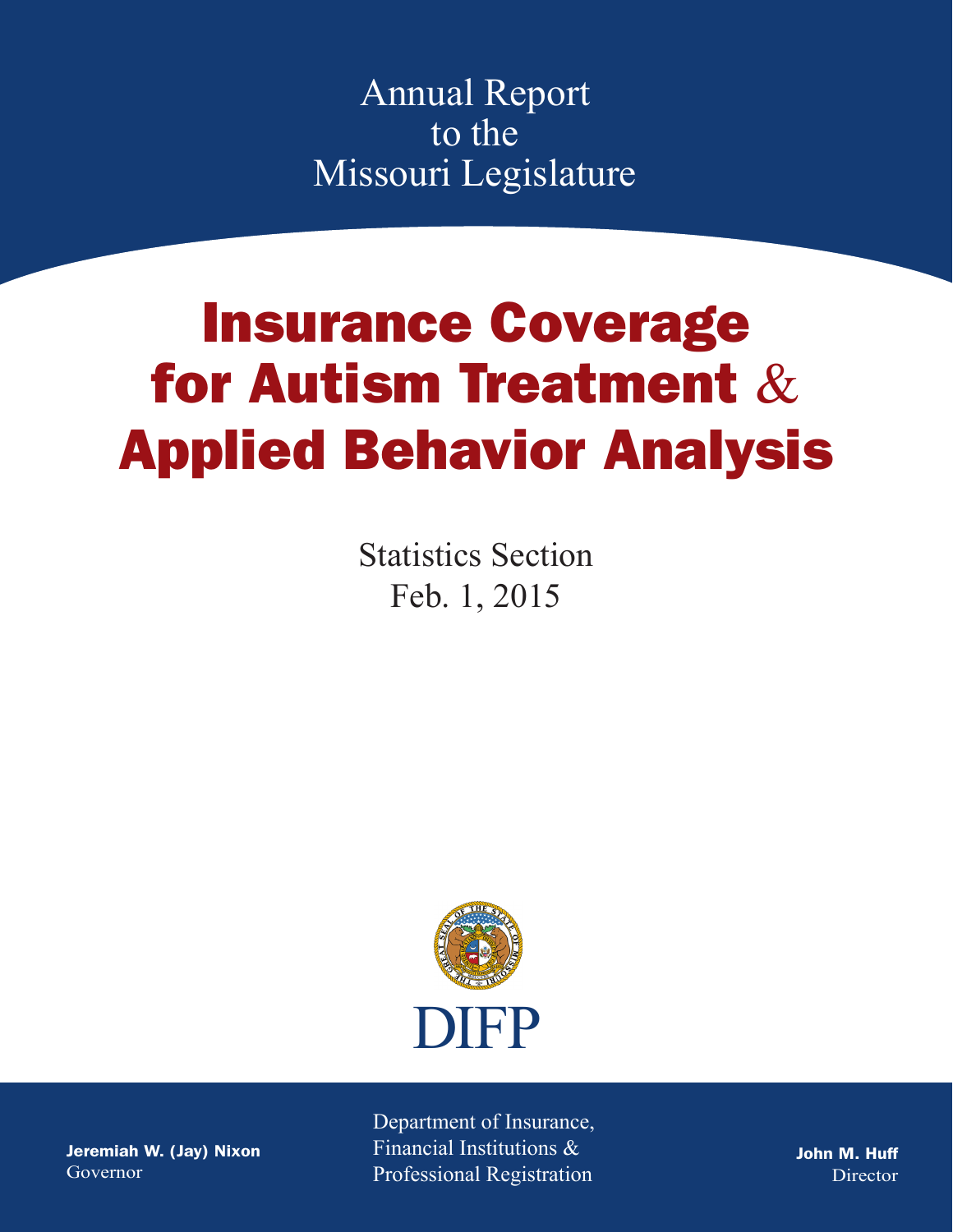| <b>Table of Contents</b>                       |    |  |  |
|------------------------------------------------|----|--|--|
| <b>Executive Summary</b>                       |    |  |  |
| Introduction                                   | 3  |  |  |
| History of House Bill 1311 and the ABA Mandate | 4  |  |  |
| Coverage                                       | 5  |  |  |
| <b>Treatment Rates</b>                         | 6  |  |  |
| Claim Payments                                 | 8  |  |  |
| Licensure                                      | 11 |  |  |
| <b>Consumer Complaints</b>                     | 13 |  |  |
| Health Insurance Market in Missouri            | 15 |  |  |
| Medical Loss Ratio Requirements                | 17 |  |  |
| Conclusion                                     | 18 |  |  |
| Appendix: Autism Resources                     | 19 |  |  |

| <b>Table of Tables</b>                                   |    |  |  |
|----------------------------------------------------------|----|--|--|
| Percent of Member Months With Coverage for ASD Treatment | 5  |  |  |
| Prevalence of Covered Treatment of Autism                | 7  |  |  |
| ASD Insureds, by Market Segment                          | 7  |  |  |
| <b>ASD-Related Claim Costs</b>                           | 8  |  |  |
| ASD Treatment as a Percent of All Claims                 | 8  |  |  |
| Increase in ASD-Related Claim Payments 2011 - 2014       | 9  |  |  |
| Claims Costs for ASD Treatment Per Member Per Month      | 9  |  |  |
| Average Monthly Costs Per Person Treated for Autism      | 10 |  |  |
| Applied Behavior Analyst Licensure in Missouri           | 11 |  |  |
| Consumer Complaints / Inquiries                          | 13 |  |  |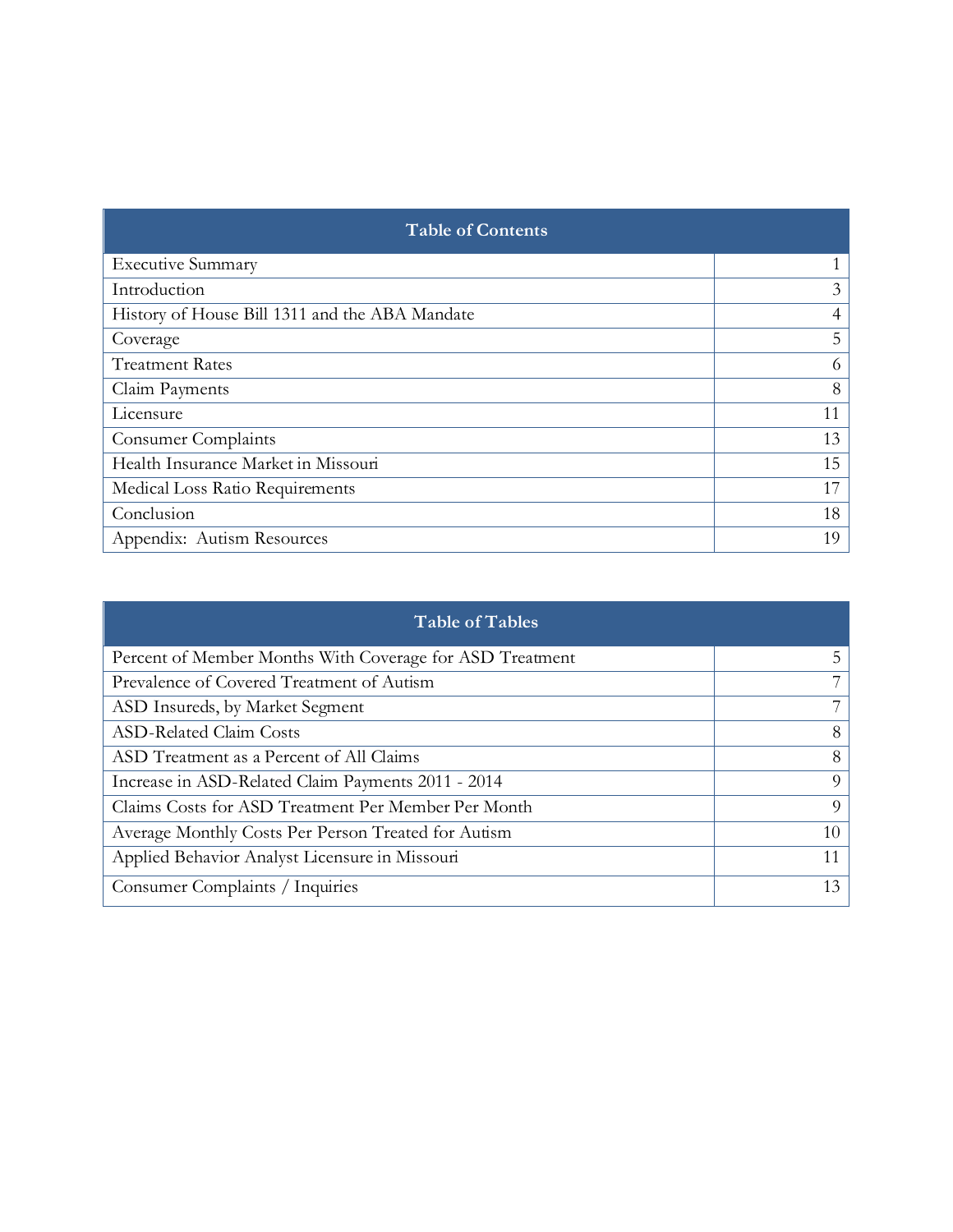## **Executive Summary**

 $\overline{a}$ 

This is the fourth annual report to the Missouri General Assembly related to insurance coverage for autism treatment of autism spectrum disorders (ASDs), including applied behavioral analysis (ABA). The findings of the first annual report reflected the fact that 2011 was a transitional year during which much of the infrastructure necessary to deliver the mandated benefits was developed. As expected, data show that the benefits of the mandate were more fully realized over the subsequent period and continued to expand into 2014, while the costs as a percent of overall health care costs remained negligible.

1. **Coverage.** Coverage for ASD treatment, including ABA therapy, significantly expanded in the individual market in 2014. Prior to 2014, individual policies sold in Missouri were only required to offer autism benefits as an optional coverage that could be obtained with an additional premium. Due to federal law, all non-grandfathered plans were required to provide coverage for "essential health benefits," (EHBs) as of January 1, 2014. Due to this requirement, coverage for autism treatment in the individual market was significantly expanded. During 2013, only a little more than one-third of individual policies covered mandated autism benefits. For 2014, more than 92 percent of individual polices provided the benefits as standard coverage.

2. **Number served.** The number of individuals receiving covered treatment in 2014 for autism and related conditions equaled 3,825, up from 3,070 in 2013 and 2,508 in 2012. This amounts to 1 of every 337 insureds, up from 1 in 431 insureds in 2013. While the number of individuals benefitting from covered autism treatment grew in the large and small group markets, the expansion was most dramatic in the individual market due to the expansion of coverage.

3. **Licensure.** The first licenses for applied behavior analysis were issued in Missouri in December 2010. As of mid-January 2014, 280 licenses had been issued, and an additional 53 persons obtained assistant behavior analyst licenses. Of these, 247 behavior analyst licenses were still active, as were 41 assistant behavior analyst licenses.

4. **Claim payments.** Between 2011 and 2014, claim costs incurred for autism services increased from \$4.3 million to nearly \$10 million, of which \$5 million was directed to ABA services. These amounts represent 0.21 percent and 0.11 percent of total claims incurred, consistent with initial projections produced by the DIFP.<sup>1</sup> For each member month of autism coverage, total autism-related claims amounted to 50 cents, while the cost of ABA therapy amounted to 26 cents.

<sup>&</sup>lt;sup>1</sup> The DIFP estimated that the mandate would produce additional treatment costs of between 0.2 percent and 0.8 percent. The analytical assumptions associated with the lower-end of the estimate range appear to be validated by the claims data presented in this report.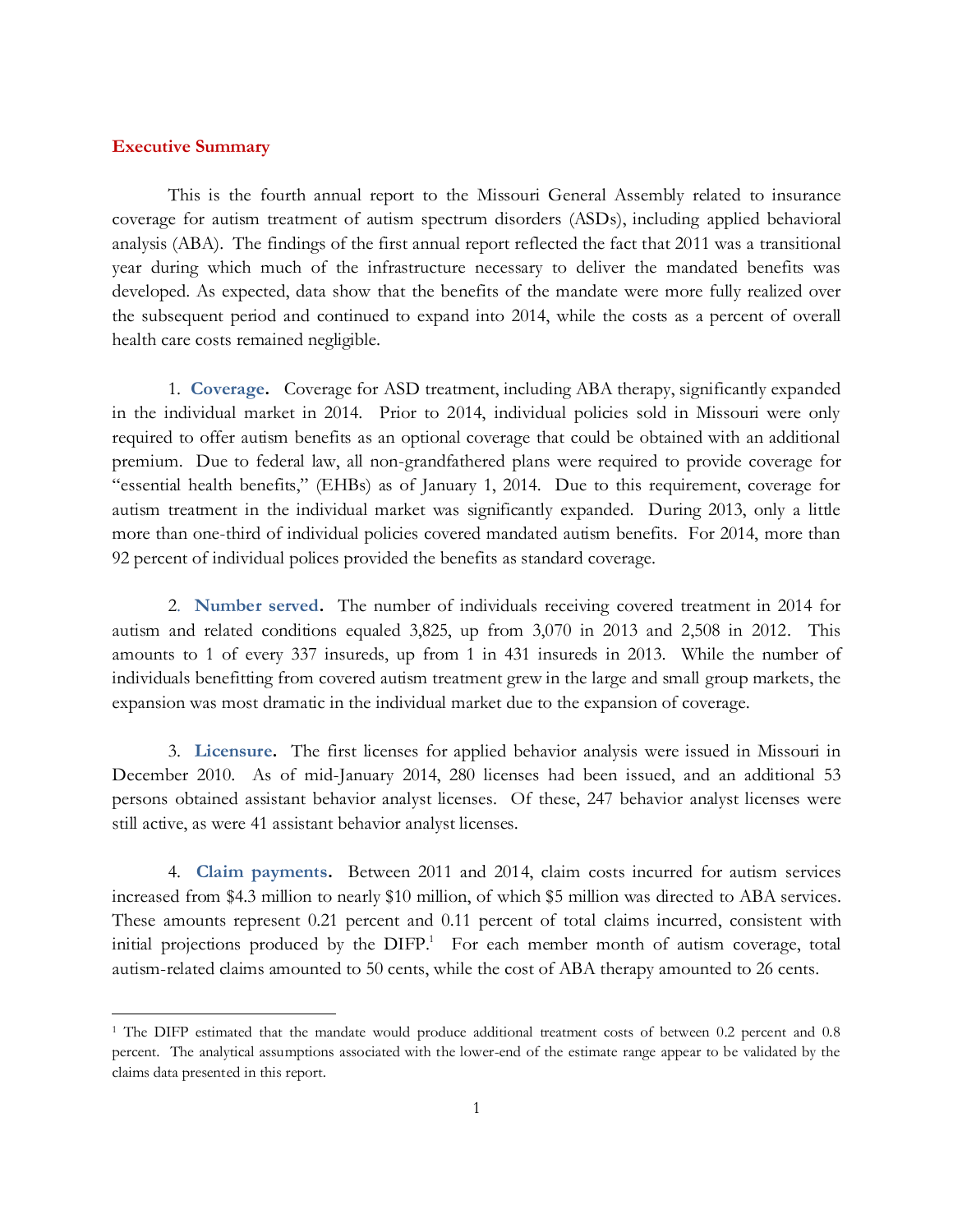5. **Average Monthly Cost of Treatment.** For each individual diagnosed with an ASD who received treatment at some point during 2014, the average monthly cost of treatment across all market segments was \$278. Of that average monthly cost, ABA therapies accounted for \$142. The average, of course, includes individuals received minimal treatment as well as individuals whose treatments very likely cost significantly more.

6. **Impact on Premiums.** While costs associated with autism-related treatment have risen during the three years since the mandate was enacted, the fact that these costs represent just twotenths of one percent of overall claim  $\cos^2$  makes it very unlikely that they will have any appreciable impact on insurance premiums. However, because the DIFP has no authority over health insurance rates and does not receive rate filings, a more exact assessment of the impact of the mandate on rates cannot be determined.

7. **Self-Funded Plans.** This study focuses upon the licensed insurance market (i.e. those entities over which the DIFP has regulatory jurisdiction). Many employers provide health insurance by "self-insuring," that is, by paying claims from their own funds. Such plans are governed under the federal Employee Retirement Income Security Act (ERISA), and states have little jurisdiction over private employers that choose to self-fund. The Missouri statute does extend the autism mandate to the Missouri Consolidated Health Care Plan (MCHCP), which covers most state employees, as well as all self-funded local governments and self-insured school districts.

The advocacy group Autism Speaks maintains a list of self-funded private employers that have chosen to voluntarily provide coverage of autism and ABA therapy to their employees. Among this group are many of the most recognizable "high-tech" companies, including Microsoft, Intel, Adobe, Cisco, IBM, Apple, Yahoo and E-Bay. From the health care field are the Mayo Clinic and Abbott Laboratories. Additional companies come from a variety of sectors, from Home Depot to Wells Fargo. More recently, JP Morgan Chase & Co, GM, Chrysler, United Technologies Corp. and American Express have announced that they will begin offering the coverage. Because the DIFP lacks jurisdiction over private self-funded employers, the number of Missourians receiving autism benefits under private self-funded plans is unknown.

The DIFP encourages readers to check with their employer that may be self-insured to determine if coverage for autism treatments, including ABA therapy, is included in their health benefit plan. Autism Speaks created a "Tool Kit" for employees of self-funded plans to approach their employers about adding benefits to their company health plan. The Self-Funded Employer Tool Kit is located at

**[http://www.autismspeaks.org/sites/default/files/docs/gr/erisa\\_tool\\_kit\\_9.12\\_0.pdf](http://www.autismspeaks.org/sites/default/files/docs/gr/erisa_tool_kit_9.12_0.pdf)**

 $\overline{a}$ 

<sup>&</sup>lt;sup>2</sup> Prior to passage of HB 1311, the DIFP projected that the cost of the mandated benefits would equal between 0.2 and 0.8 percent of claim costs. Experience over the last four years indicates that actual costs are consistent with the lower bound of the projection.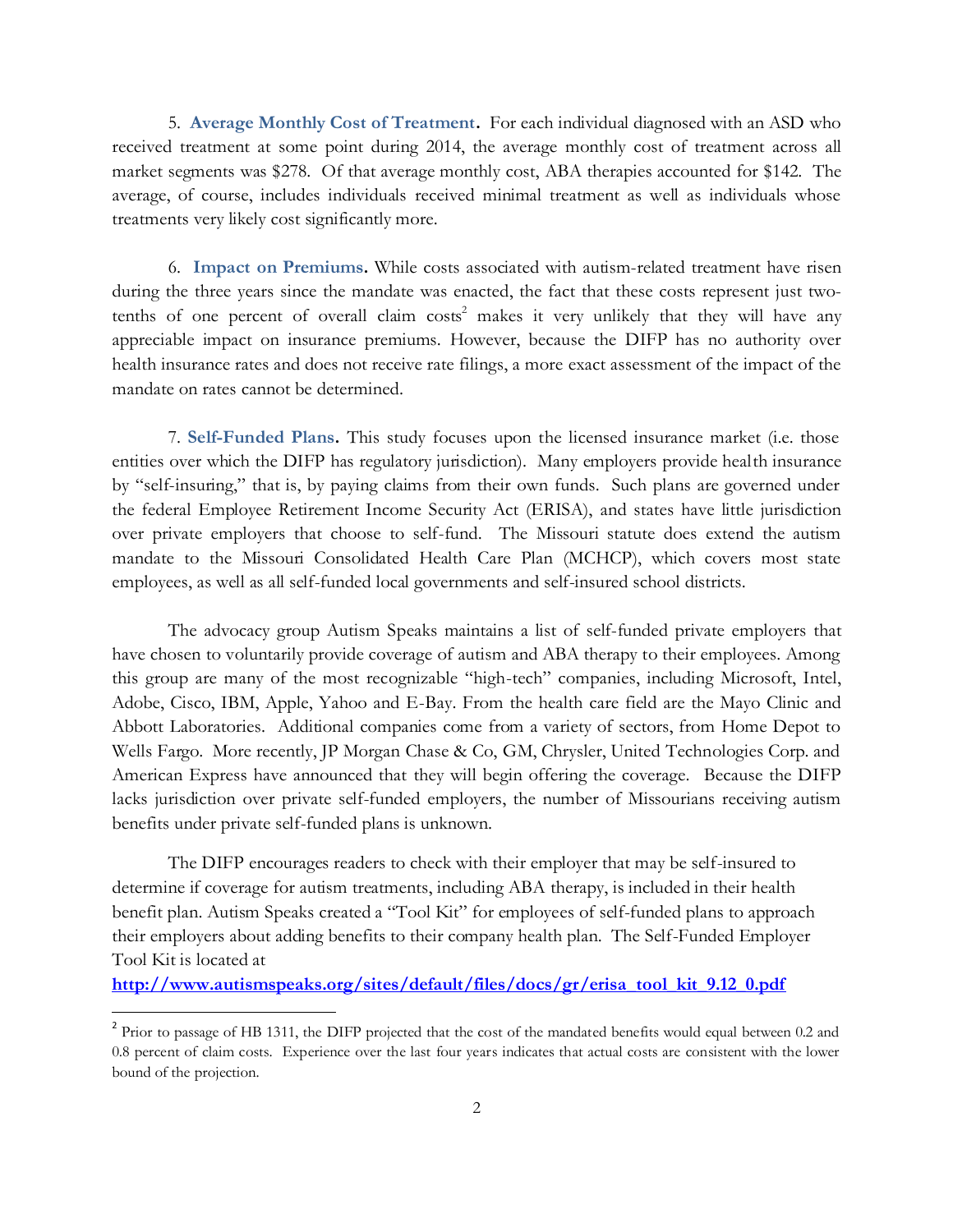| A summary of trends discussed above is displayed in the following table; |  |  |
|--------------------------------------------------------------------------|--|--|
|                                                                          |  |  |

|                                        | 2011        | 2012        | 2013        | 2014        |
|----------------------------------------|-------------|-------------|-------------|-------------|
| Amount of Claims for Autism Services   | \$4,310,010 | \$6,550,602 | \$8,289,917 | \$9,804,254 |
| Percent of Total Losses                | $0.10\%$    | 0.16%       | $0.20\%$    | $0.21\%$    |
| Monthly Cost per Individual for Autism |             |             |             |             |
| Treatment                              | \$143       | \$222       | \$255       | \$278       |
| Cost Per Member Month                  |             |             |             |             |
| All Autism Treatment                   | \$0.25      | \$0.38      | \$0.48      | \$0.50      |
| <b>ABA</b> Services                    | \$0.06      | \$0.17      | \$0.22      | \$0.26      |
| Number of Autistic Individuals Served  | $\ast$      | 2,508       | 3,070       | 3,825       |

*\*Data are not available for 2011 for the number of autistic individuals served.*

## **Introduction**

House Bill 1311, signed into law by Governor Jay Nixon on June 10, 2010, mandated health insurance coverage for medically necessary treatment of autism spectrum disorders (ASDs). All group policies issued or renewed after January 1, 2011 were required to extend ASD coverage to all insureds. All policies issued in the individual market were required to offer such coverage as an optional benefit for additional premium. In addition, the law required coverage for applied behavior analysis (ABA) for children up to 18 years of age. Required coverage for ABA was initially capped at \$40,000 per year, to be annually adjusted for inflation. The annual cap for ABA therapy stands at \$43,427 for 2015.

House Bill 1311 also directs the Department of Insurance, Financial Institutions and Professional Registration (DIFP) to assess the impact of the mandate on the health insurance market. This is the third annual report to the Missouri General Assembly.

Data were obtained from all insurers in the state with comprehensive health insurance in force and subject to the autism mandate. These data indicate that the mandate has succeeded in broadly extending coverage to individuals with an ASD. While overall claim costs for ASD-related treatment increased by 128 percent between 2011 and 2014, ASD-related claims amounted to just over two-tenths of one percent (0.21 percent) of overall claim costs. Since claims are only one component of total costs that impact health insurance rates, the overall impact of the mandate on rates is likely to be significantly less than 0.21 percent.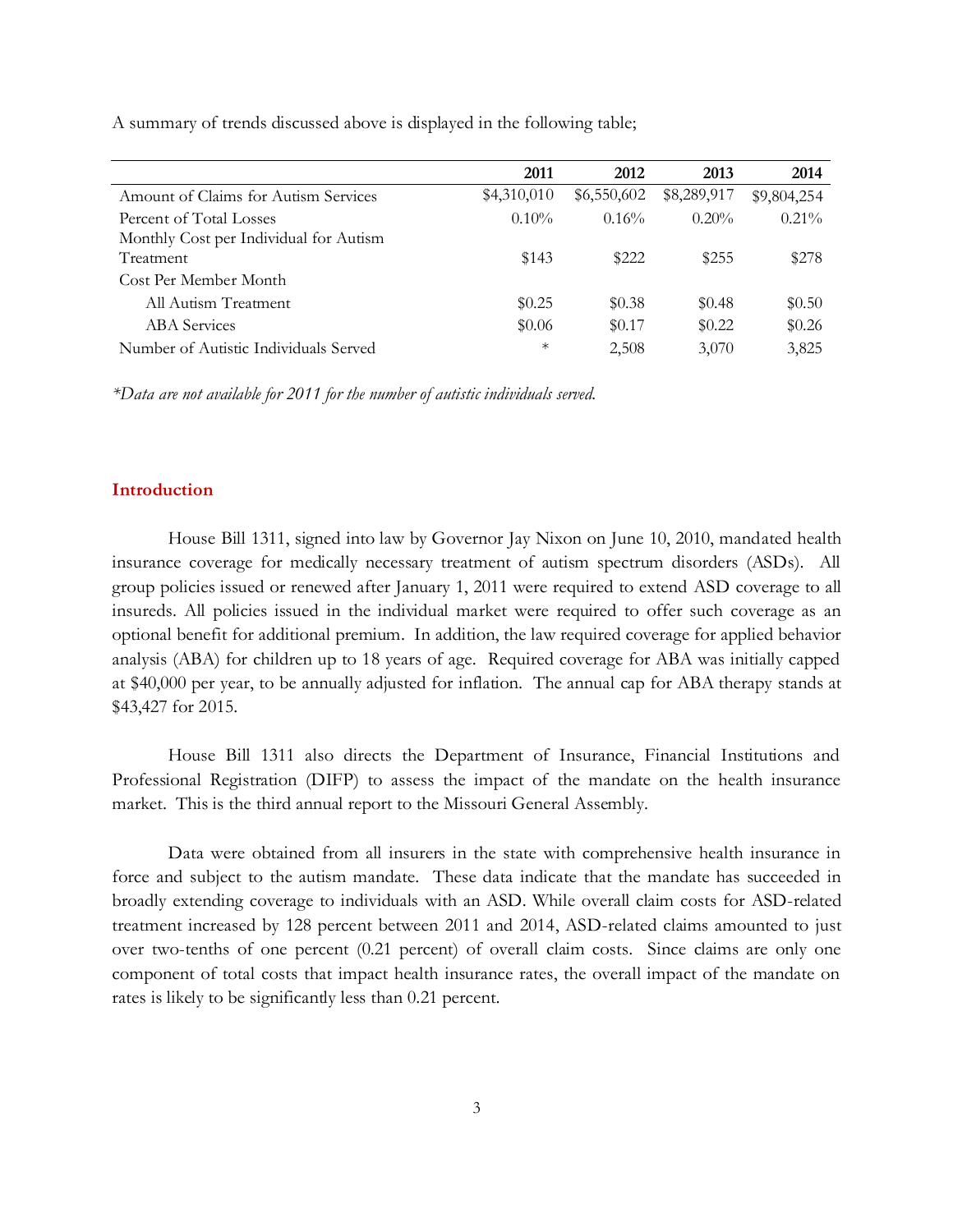## **History of HB 1311 and the ABA Therapy Mandate**

Prior to the passage of HB 1311 in 2010, Missouri law allowed exclusions in health insurance coverage for treatments that were considered primarily for familial, educational or training purposes; custodial in nature; not clinically appropriate; or that were experimental.

Autism treatments such as ABA therapy were commonly excluded because they were considered experimental in nature. Prior analysis by the DIFP indicated insurance carriers did not offer benefits of a level or kind that could have been expected to have any significant impact on individuals diagnosed with an ASD. This analysis was consistent with the academic literature, which has documented that treatment for ASDs is either generally paid out-of-pocket by parents and relatives, provided via public services such as special education programs, or in some cases the condition is left largely untreated. Further, insurer-compensated treatment was not targeted to young individuals for whom treatments are known to be most effective and most likely to achieve an enduring and dramatic improvement in symptoms.

To address the inadequate coverage for the treatment of ASDs in the private insurance market, and to ensure broader access to treatments, HB 1311 established broad coverage requirements for ASD treatments. Coverage for ABA therapy for individuals 18 and under was required up to \$40,000 per year (to be adjusted for inflation every third year thereafter). All group plans were required to provide coverage for all insureds. Individually underwritten health plans were required to extend an offer of coverage for the mandated benefits. In addition, HB 1311 established a system of licensure for behavioral analysts to ensure the delivery of high-quality care.

HB 1311 became effective for all health insurance plans issued or renewed in Missouri after January 1, 2011. Subsequently, 12 additional states enacted mandates similar to the Missouri law, including the requirement to cover ABA services. Another two states added the benefits to state employee health coverage. To date, 38 states plus the District of Columbia had some form of mandate to cover treatment for ASDs.

To monitor the impact of HB 1311 on the health insurance market, the Missouri General Assembly included a requirement for the DIFP to annually collect data pertaining to the costs associated with providing the mandated benefits. The DIFP issued its first annual report on February 1, 2012. That report noted significant hurdles for the implementation of the new law: mandated coverage was not extended until the renewal date of a health insurance policy; therapists required training and credentialing to practice ABA therapy; providers faced infrastructure development to secure compensation for services that were previously excluded by most health insurance plans; and insureds faced a learning curve with respect to the scope of the newly available benefits. Data over the period 2011-2014 show that as the medical delivery infrastructure has become more firmly established, the benefits of the ASD coverage mandate were more fully realized.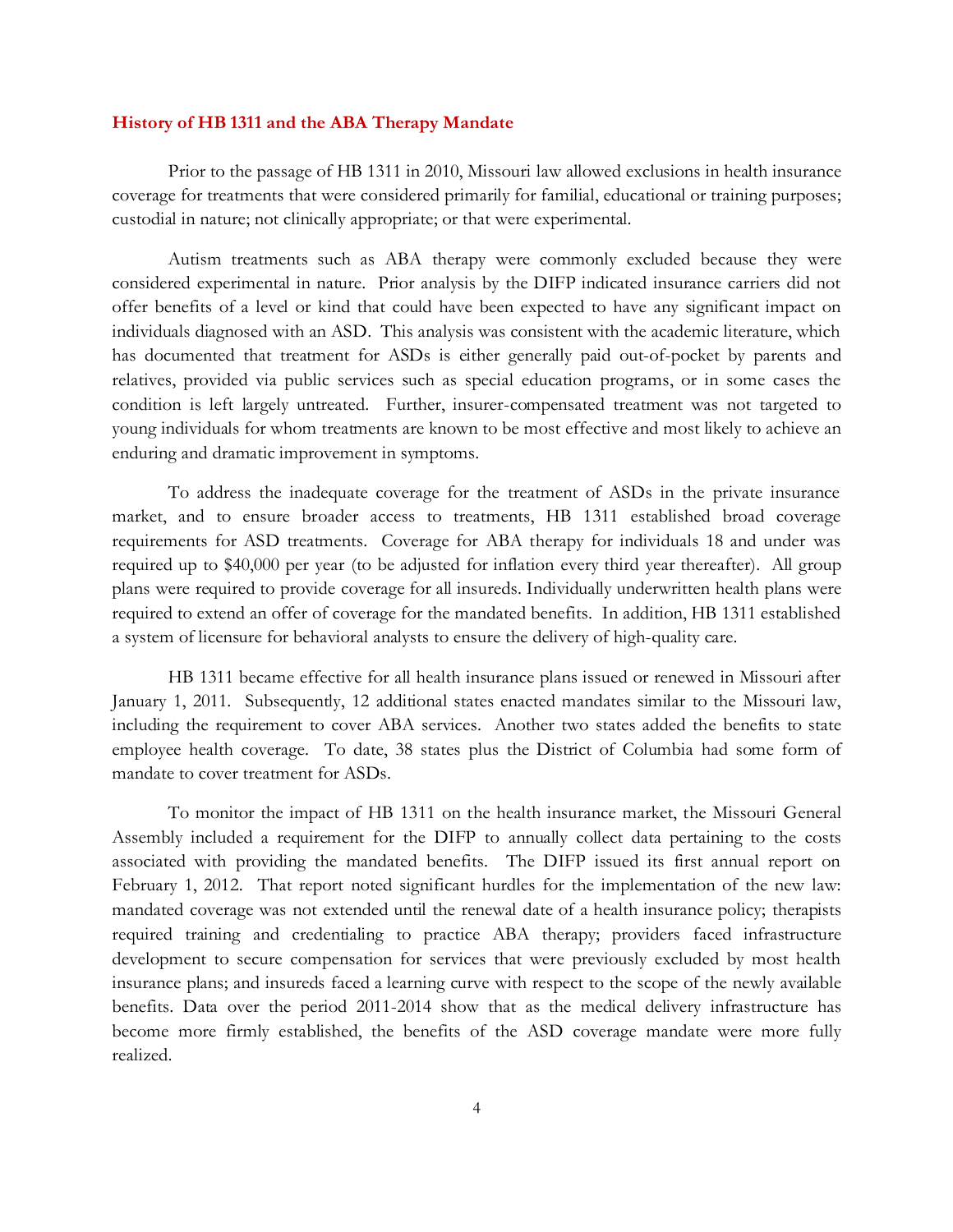## **Coverage**

All insureds in the small and large group markets were covered for ASD treatment and ABA therapy by 2012. In both 2012 and 2013, a much lower proportion, less than one-third, received similar coverage in the individual market, including individually-underwritten association coverage. A few large providers of individual insurance extended coverage for ASD treatment and ABA therapy to all of their insureds. However, Missouri law requires only an offer of ASD benefits, and most insurers did not provide it as a standard coverage. Because costs were not spread across the entire health plan, but were instead borne only by those who purchased the rider, the cost of the coverage for the treatment of autism could easily exceed \$1,000 per month. As a result, only a negligible number of insureds in the individual market purchased the coverage.

Beginning in 2014, federal law required individual and small group plans to provide "essential health benefits," which were based on a typical health plan in the small group market in each state. Because Missouri law required all group plans to provide autism and ABA therapy benefits as standard coverage, this requirement was extended to the individual market. As a result, coverage for ASD treatment expanded dramatically in the individual market in 2014. In 2013, a little less than one-third of individual policies provided the mandated coverage. During 2014, coverage expanded to 92.5 percent of individual policies.

| <b>Percent of Member Months With Coverage</b><br>for Mandated ASD Benefits<br><b>By Market Segment</b><br>2014 |                                       |                     |           |  |  |  |  |  |
|----------------------------------------------------------------------------------------------------------------|---------------------------------------|---------------------|-----------|--|--|--|--|--|
|                                                                                                                |                                       | Member<br>Months of |           |  |  |  |  |  |
|                                                                                                                | Total<br><b>Policies With</b>         |                     |           |  |  |  |  |  |
|                                                                                                                | Member                                | Autism              | $\%$ With |  |  |  |  |  |
| <b>Market Segment</b>                                                                                          | Months                                | Coverage            | Coverage  |  |  |  |  |  |
| Individual                                                                                                     | 3,836,509                             | 3,549,344           | $92.5\%$  |  |  |  |  |  |
| Small Group                                                                                                    | 4,680,512                             | 4,680,512           | $100.0\%$ |  |  |  |  |  |
| Large Group                                                                                                    | 11,256,032<br>11,256,032<br>$100.0\%$ |                     |           |  |  |  |  |  |
| Total                                                                                                          | 19,773,054                            | 19,485,888          | 98.5%     |  |  |  |  |  |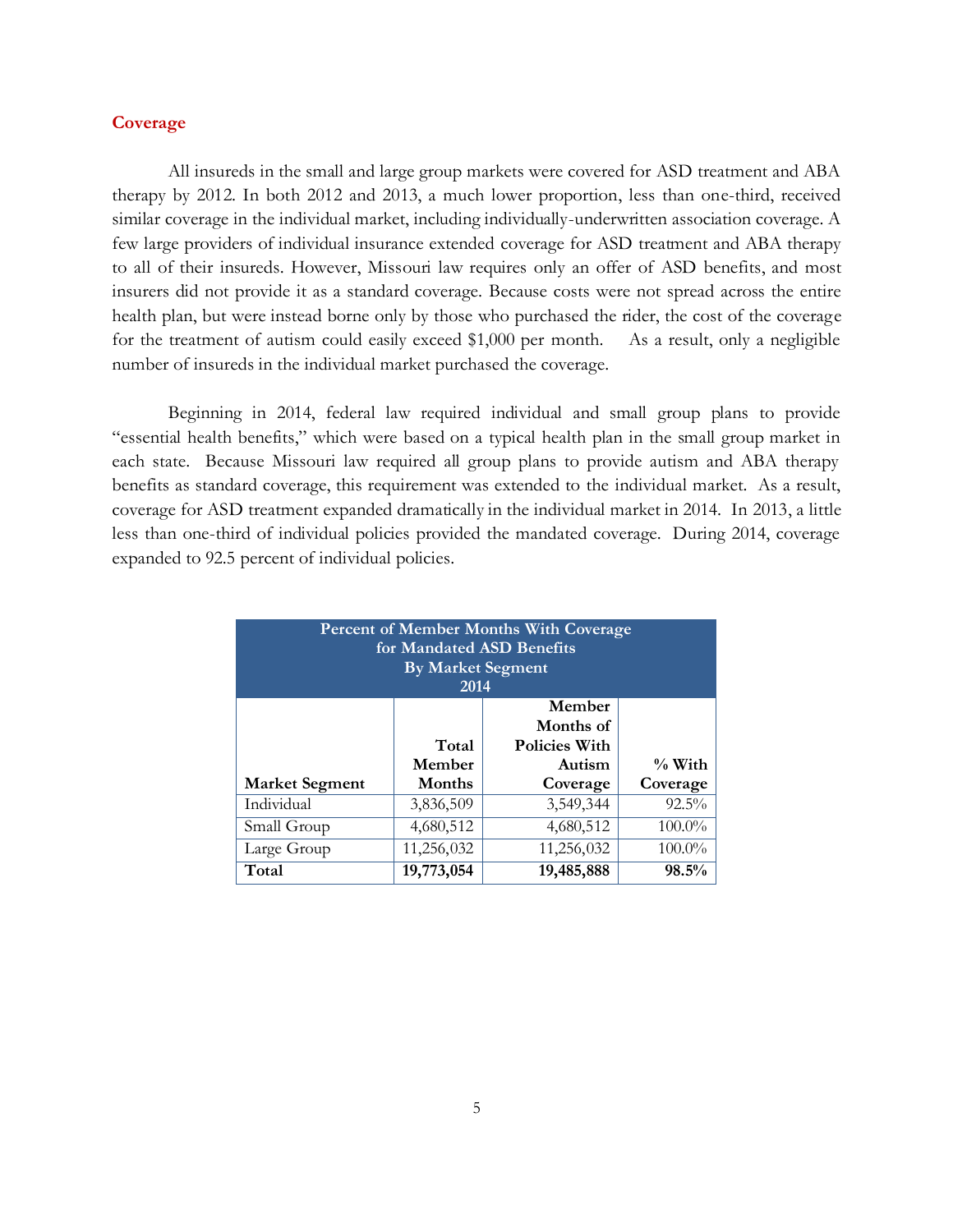## **Treatment Rates**

 $\overline{a}$ 

The DIFP attempted to assess the prevalence of persons diagnosed with an ASD with coverage under a licensed health insurer. Unfortunately, insurers are only able to identify such individuals via information available from submitted claims, such that an individual with an ASD diagnosis must have sought a treatment for conditions specific to the ASD during the period under examination to appear in our data.<sup>3</sup> Thus, the estimates that follow should not be considered as even a proxy for ASD prevalence among those with health insurance coverage, but rather a subset of that group that received some form of ASD-related treatment during 2014. The overall prevalence of ASD-diagnosed insureds is quite likely to be significantly higher.

During the last year, approximately 1.3 million Missourians obtained comprehensive coverage through a licensed insurer<sup>4</sup> in the individual, small group or large group markets. Of this number, over 3,800 insureds sought treatment for an ASD during the reporting period. The majority of these individuals, or 2,643, were 18 and under and therefore eligible for coverage under the ABA therapy mandate. Across all market segments, 1 insured in 337 sought treatment for an ASD-related condition. Treatment rates are considerably lower than the prevalence rate of ASDs in the general population, which the Centers for Disease Control has most recently estimated to be 1 in 88 individuals.<sup>5</sup> Autism and related conditions can present with a high degree of variability. Many individuals with an ASD diagnosis will neither seek, nor benefit from, extensive treatment.

<sup>&</sup>lt;sup>3</sup> That is, individuals that did not seek treatment directly associated with the ASD would not normally be identified on a typical claims form. The DIFP requested that insurers count anyone who sought an ASD-related treatment during the preceding 12 months as an insured with an ASD.

<sup>&</sup>lt;sup>4</sup> These figures exclude plans that self-insure under federal ERISA statutes. Self-insurers comprise a significant portion of the group market. Prior estimates by the DIFP suggest that self-insureds represent as much as 2/3 of the group market. Also excluded from these figures are all forms of public coverage.

<sup>&</sup>lt;sup>5</sup> More recently, the CDC issued an estimate of 1/50. However, the CDC cautions that because the 1/50 figure was based on a completely different methodology than the "official" estimate, it should be interpreted with caution. Namely, the 1/50 estimate was derived from a random survey of parents with school-aged children (6 to 17), while the 1 in 88 estimate is based on school and medical records of 8 year olds from the CDC's Autism and Developmental Disabilities Monitoring (ADDM) Network.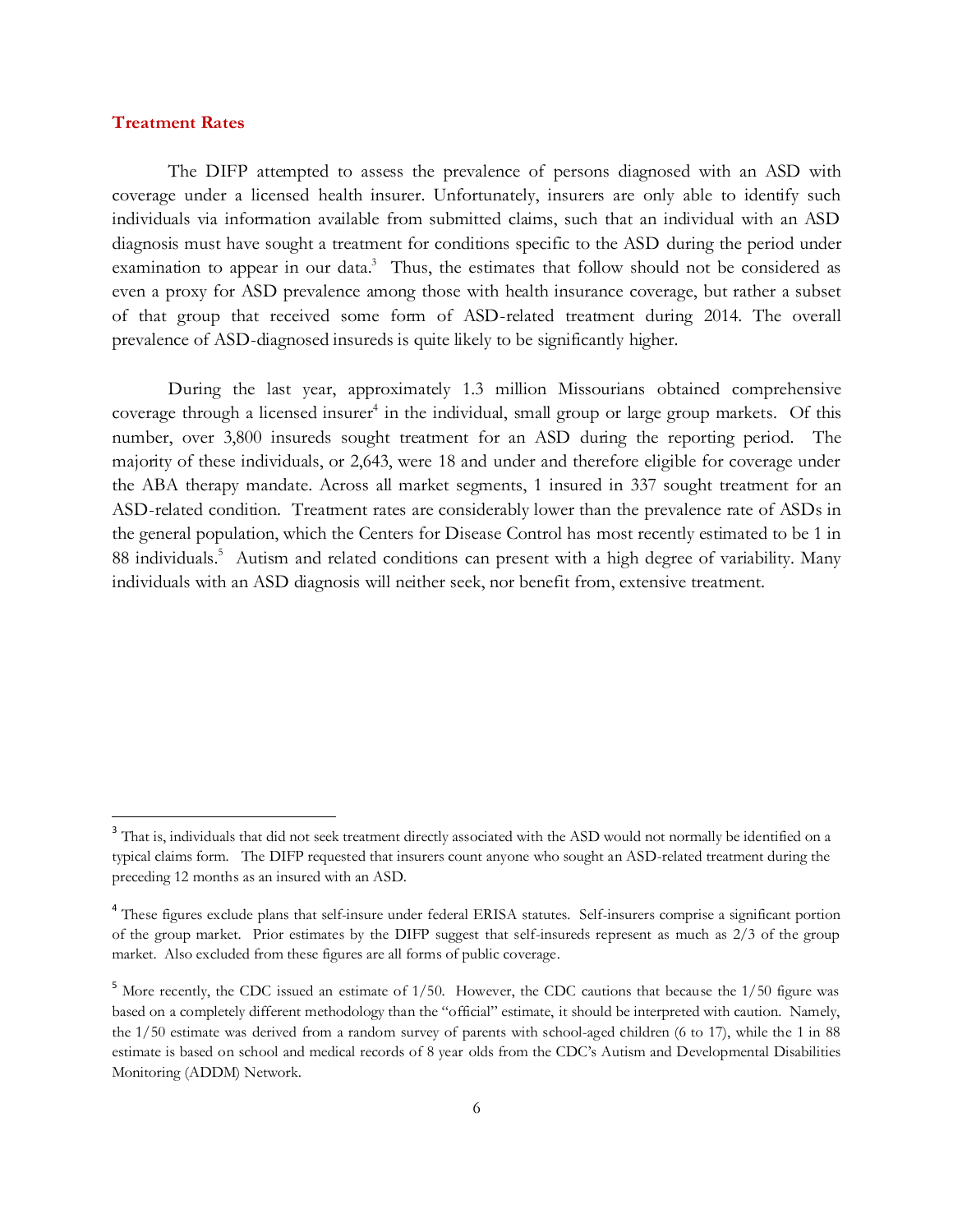| <b>Prevalence of ASD Covered Treatment In 2014</b> |           |                                                         |                                            |                                        |  |  |  |
|----------------------------------------------------|-----------|---------------------------------------------------------|--------------------------------------------|----------------------------------------|--|--|--|
|                                                    |           | <b>Insureds With</b><br>an ASD,<br><b>Covered Under</b> | 1 Covered ASD<br>Diagnosed<br>Person Per X | <b>Insureds</b><br>Under 18<br>With an |  |  |  |
| <b>Market Segment</b>                              | Insureds* | Mandate                                                 | <b>Insureds</b>                            | <b>ASD</b>                             |  |  |  |
| Individual                                         | 294,548   | 573                                                     | 514                                        | 457                                    |  |  |  |
| Small Group                                        | 306,179   | 947                                                     | 323                                        | 612                                    |  |  |  |
| Large Group                                        | 689,642   | 2,305                                                   | 299                                        | 1,574                                  |  |  |  |
| Total                                              | 1,290,369 | 3,825                                                   | 337                                        | 2,643                                  |  |  |  |

\*The total number of insureds is taken from companies' Financial Annual Statements, and reflects enrollment on 12/31/2013. Data for 2014 will not be available until after April 1 of this year.



# **Insureds Treated for an ASD, by Market Segment**

The total number of insureds receiving coverage for treatment of ASDs grew by 24 percent in 2014 compared to 2013, increasing from 3,080 to 3,825.

 $\overline{a}$ 

<sup>6</sup> Figures are based solely on initial survey responses of licensed insurers for fully-insured plans related to the data period 2014. Some entities that are known to offer autism-related benefits, such as the Missouri Consolidated Health Care Plan (MCHCP) and some self-insured employer plans, are not included in the data.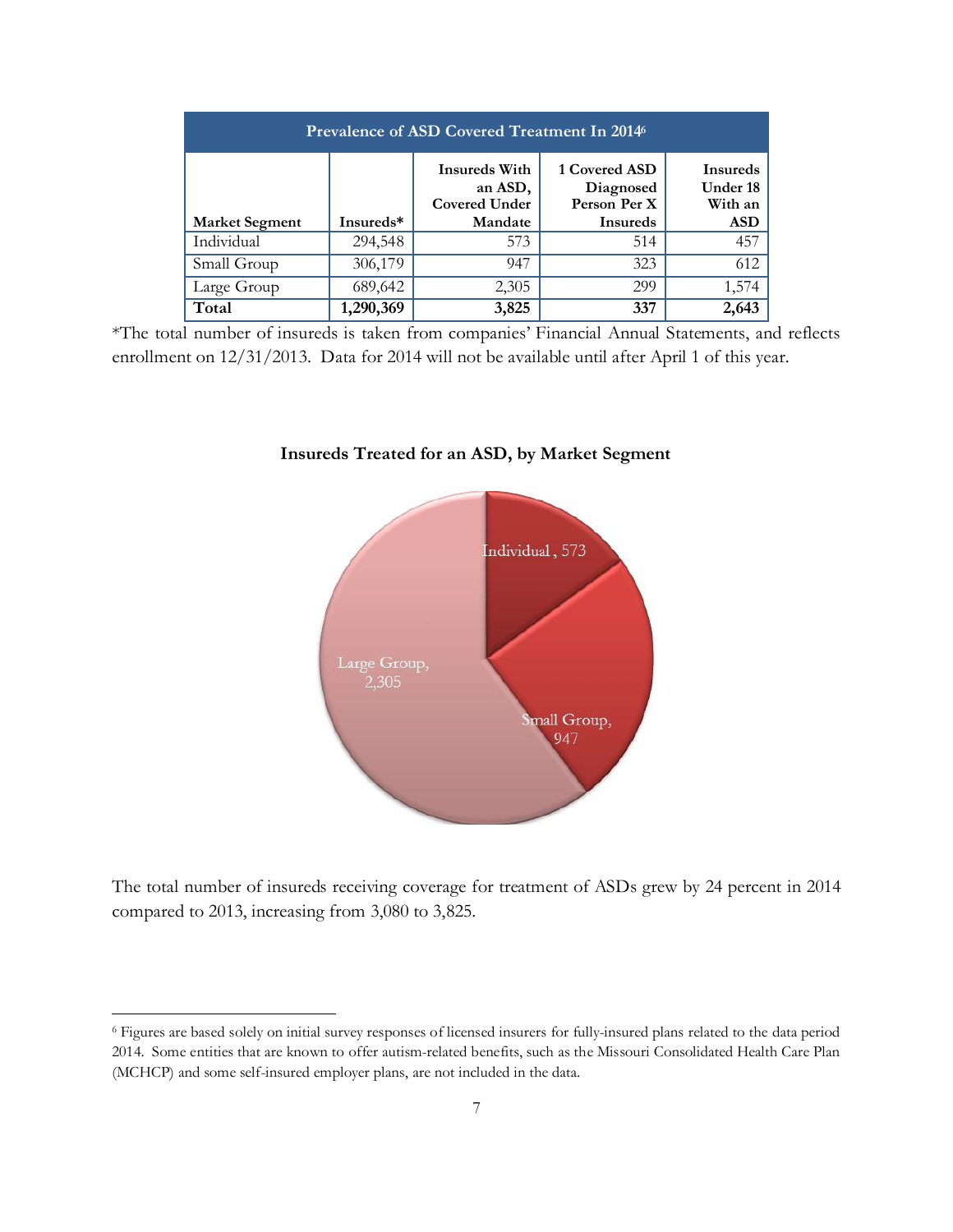## **Claim Payments**

During 2014, comprehensive health plans incurred \$4.7 billion in total claim costs. Only a small fraction of this amount resulted from ASD-related treatments. Claims for all treatments related to an ASD amounted to nearly \$10 million, representing just a little over two-tenths of one percent (0.21%) of total claim costs. Costs incurred for ABA therapies were only 0.11 percent of total claims, or \$5 million.

Prior to the passage of the mandate, the DIFP estimated that the proposed legislation would produce claim costs of between 0.2 percent and 0.8 percent of total losses. Amounts incurred thus far are consistent with the lower end of the estimate.

| <b>ASD-Related Claim Costs in 2014</b> |                                           |                                           |                                   |  |  |  |
|----------------------------------------|-------------------------------------------|-------------------------------------------|-----------------------------------|--|--|--|
| <b>Market Segment</b>                  | Total<br><b>Incurred</b><br><b>Losses</b> | All ASD-<br>Related<br>Incurred<br>Losses | Losses<br>Incurred,<br><b>ABA</b> |  |  |  |
| Individual                             | \$896,176,580                             | \$1,611,832                               | \$967,777                         |  |  |  |
| Small Group                            | \$1,107,140,682                           | \$1,996,482                               | \$898,202                         |  |  |  |
| Large Group                            | \$2,662,151,713                           | \$6,195,940                               | \$3,149,680                       |  |  |  |
| Total                                  | \$4,665,468,975                           | \$9,804,254                               | \$5,015,660                       |  |  |  |

| <b>ASD</b> Treatment as Percent<br><b>Of Incurred Losses</b> |                                        |                                      |  |  |  |  |
|--------------------------------------------------------------|----------------------------------------|--------------------------------------|--|--|--|--|
|                                                              | All ASD-<br>Related<br><b>Incurred</b> | $ABA-$<br>Related<br><b>Incurred</b> |  |  |  |  |
| <b>Market Segment</b>                                        | <b>Losses</b>                          | <b>Losses</b>                        |  |  |  |  |
| Individual                                                   | 0.18%                                  | $0.11\%$                             |  |  |  |  |
| Small Group                                                  | 0.18%                                  | 0.08%                                |  |  |  |  |
| Large Group                                                  | 0.23%                                  | $0.12\%$                             |  |  |  |  |
| Total                                                        | 0.21%                                  | 0.11%                                |  |  |  |  |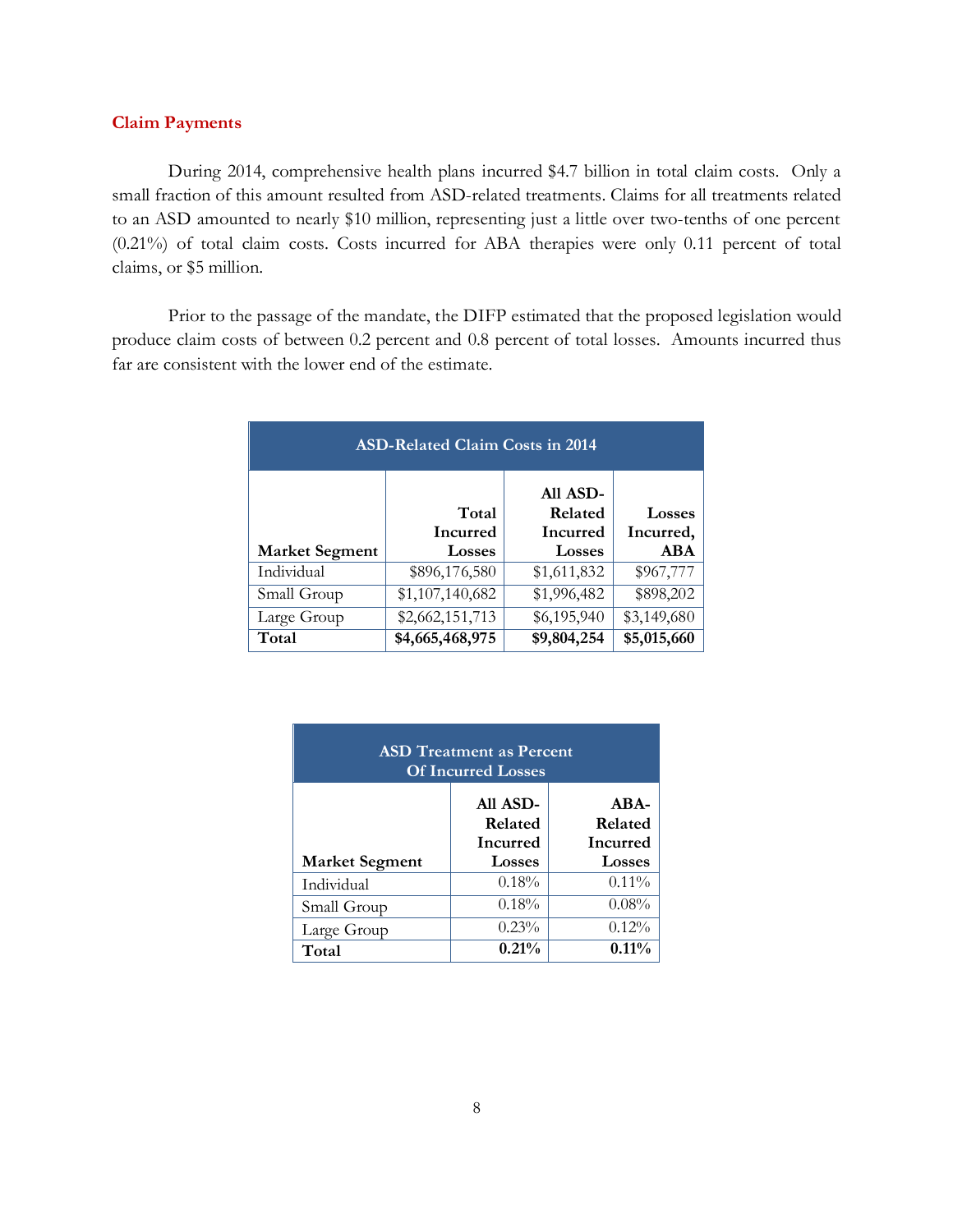Between 2011 and 2014, claim costs incurred for ASD-related treatments increased by 127.5 percent, from \$4.3 million to \$10 million. Most of the increase resulted from expanded access to insurance coverage for ABA therapies. Payments for ABA increased by 377.3 percent during the same period.

| Incurred Losses from ASD Treatment, 2011-2014 |             |             |             |             |          |          |          |          |
|-----------------------------------------------|-------------|-------------|-------------|-------------|----------|----------|----------|----------|
| Year<br><b>Percent Change</b>                 |             |             |             |             |          |          |          |          |
|                                               |             |             |             |             | 2011-    | 2012-    | $2013 -$ | $2011 -$ |
|                                               | 2011        | 2012        | 2013        | 2014        | 2012     | 2013     | 2014     | 2014     |
| Аll                                           | \$4,310,010 | \$6,550,602 | \$8,289,917 | \$9,804,254 | $52.0\%$ | $26.6\%$ | $18.3\%$ | 127.5%   |
| ABA                                           | \$1,050,764 | \$2,972,712 | \$3,829,510 | \$5,015,660 | 182.9%   | 28.8%    | $31.0\%$ | 377.3%   |
| $%$ ABA                                       | 24.4%       | 45.4%       | 46.2%       | $51.2\%$    |          |          |          |          |

Another method of expressing the costs of the mandate is the ratio of ASD-related treatment costs to the total member months during which ASD coverage was in effect. The resulting figure should afford a general indication of how monthly premiums might be expected to increase due to extending coverage for ASD treatment. Across all market segments, the average ASD-related claim cost for each month of autism coverage was \$0.50, and \$0.26 for the costs of ABA therapy.

| Claim Costs for ASD Treatment Per Member Per Month for Policies with<br>ASD Coverage in 2014 |                 |             |             |             |             |  |  |
|----------------------------------------------------------------------------------------------|-----------------|-------------|-------------|-------------|-------------|--|--|
|                                                                                              | Member          |             |             |             |             |  |  |
|                                                                                              | Months of       |             |             | <b>A11</b>  |             |  |  |
|                                                                                              | <b>Policies</b> |             |             | Autism-     | ABA-        |  |  |
|                                                                                              | With            | All Autism  |             | Related     | Related     |  |  |
| Market                                                                                       | Autism          | Related     | ABA         | Claims,     | Claims,     |  |  |
| Segment                                                                                      | Coverage        | Claims      | Claims      | <b>PMPM</b> | <b>PMPM</b> |  |  |
| Individual                                                                                   | 3,549,344       | \$1,611,832 | \$967,777   | \$0.45      | \$0.27      |  |  |
| Small Group                                                                                  | 4,680,512       | \$1,996,482 | \$898,202   | \$0.43      | \$0.19      |  |  |
| Large Group                                                                                  | 11,256,032      | \$6,195,940 | \$3,149,680 | \$0.55      | \$0.28      |  |  |
|                                                                                              |                 |             |             |             |             |  |  |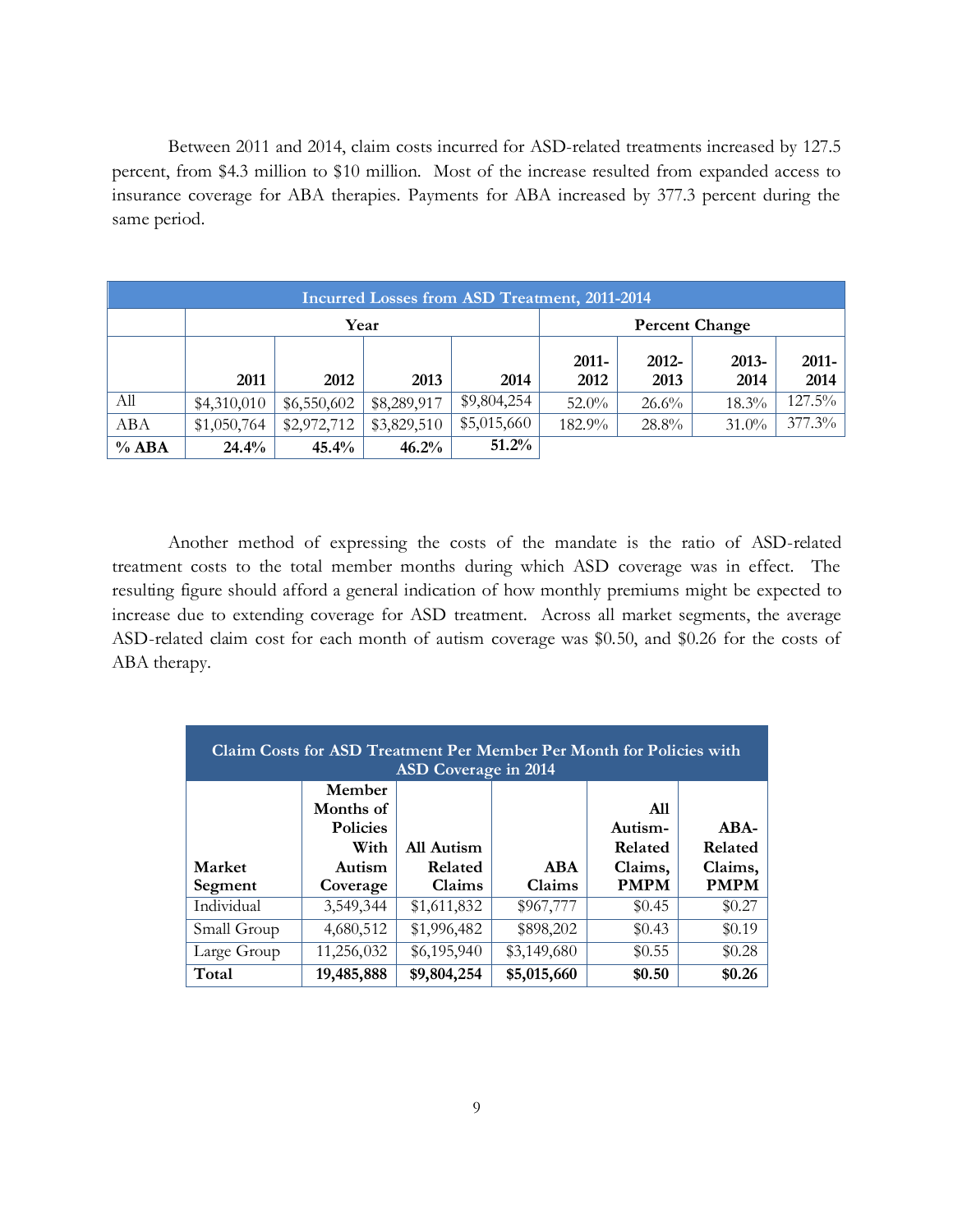For each person receiving any form of treatment directly associated with an ASD, the average monthly claim cost during 2014 was \$278, ranging from \$269 in the small group market to \$301 in the individual market. With respect to the population 18 years of age and younger, the average monthly costs of ABA therapy ranged from \$106 in the individual market to \$169 in the large group market.

It is notable that the average cost of ABA therapy is well below the statutory maximum required coverage, set at an initial rate of \$40,000 per year for each covered insured. Average annual ABA costs for those 18 and under equaled \$1,848 (\$154 \* 12), or only 4.6 percent of the cap.

| <b>Average Monthly Claim Cost Per Individual Treated</b><br>for an ASD in 2014 |                                  |                  |                                  |            |  |  |
|--------------------------------------------------------------------------------|----------------------------------|------------------|----------------------------------|------------|--|--|
|                                                                                | All Ages                         | Age 18 and Under |                                  |            |  |  |
| Market<br>Segment                                                              | All ASD-<br>Related<br>Treatment | <b>ABA</b>       | All ASD-<br>Related<br>Treatment | <b>ABA</b> |  |  |
| Individual                                                                     | \$301                            | \$181            | \$232                            | \$106      |  |  |
| Small Group                                                                    | \$269                            | \$121            | \$307                            | \$149      |  |  |
| Large Group                                                                    | \$275                            | \$140            | \$298                            | \$169      |  |  |
| Total                                                                          | \$278                            | \$142            | \$290                            | \$155      |  |  |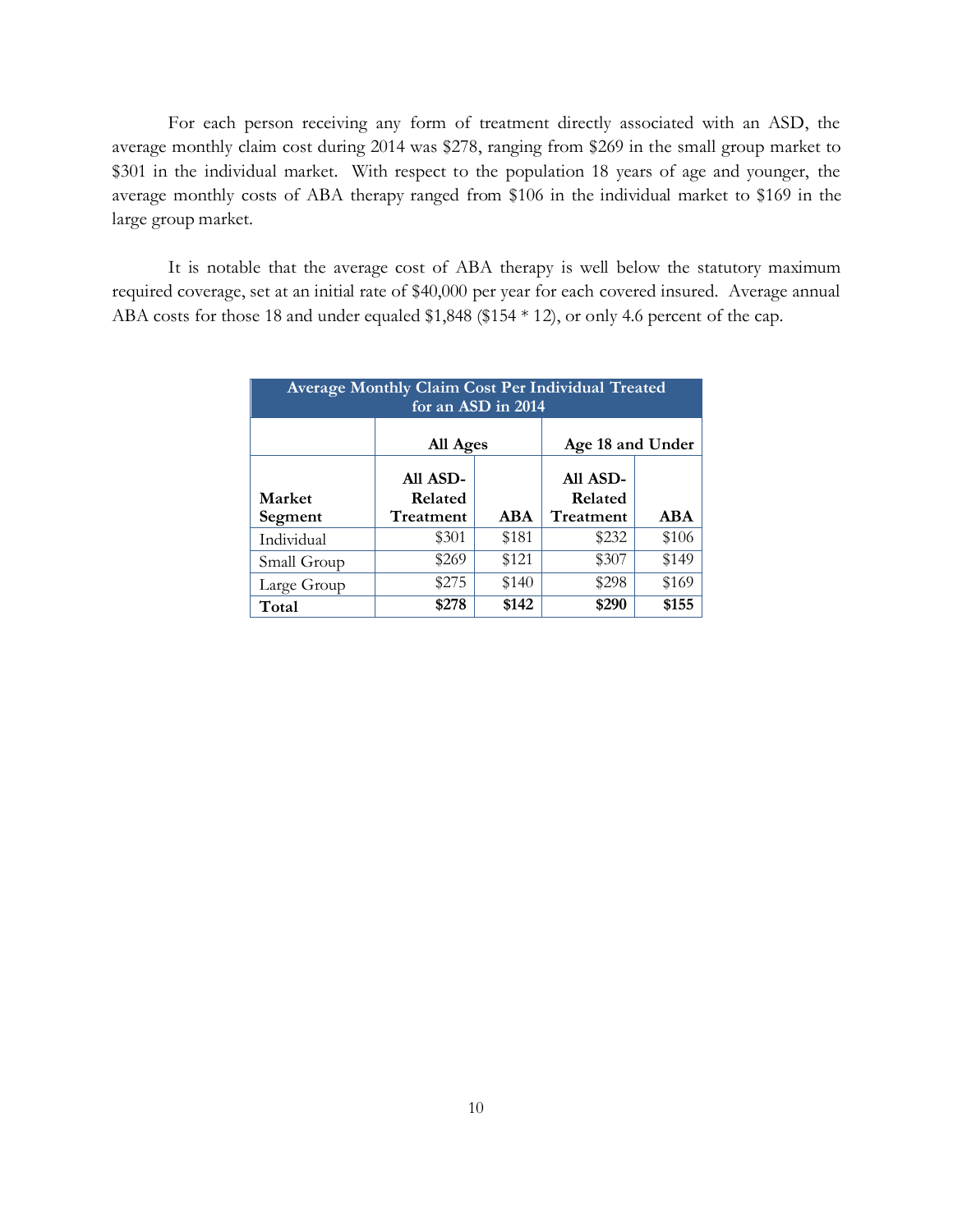## **Licensure**

House Bill 1311 requires that each behavior analyst and assistant behavior analyst pass an examination and obtain board certification to be eligible for a license to practice in Missouri. The first licenses were issued in December 2010. By mid-January 2015, licenses were issued to 280 behavior analysts, of which 247 were still active at the time of writing. In addition, 53 assistant behavior analysis licenses were issued, of which 41 were still active. Assistants must practice under the supervision of a behavior analyst. Licensed psychologists, not included in the table, may also provide ABA therapy.

| Applied Behavior Analyst Licensure in Missouri    |                          |                                    |                                    |                                       |  |  |
|---------------------------------------------------|--------------------------|------------------------------------|------------------------------------|---------------------------------------|--|--|
|                                                   | <b>Behavior Analysts</b> |                                    | <b>Assistant Behavior Analysts</b> |                                       |  |  |
| Year of<br>License<br><b>Issued</b>               | Number Issued            | Cumulative<br><b>Number Issued</b> | Number<br><b>Issued</b>            | Cumulative<br>Number<br><b>Issued</b> |  |  |
| 2010                                              | 19                       | 19                                 | 0                                  | 0                                     |  |  |
| 2011                                              | 94                       | 113                                | 24                                 | 24                                    |  |  |
| 2012                                              | 49                       | 162                                |                                    | 25                                    |  |  |
| 2013                                              | 53                       | 215                                | 14                                 | 39                                    |  |  |
| 2014                                              | 65                       | 280                                | 13                                 | 52                                    |  |  |
| 2015 (through 1-20)                               | 0                        | 280                                |                                    | 53                                    |  |  |
| <b>Total Issued</b>                               | 280                      |                                    | 53                                 |                                       |  |  |
| <b>Number Still Active</b><br>$(as of 1-20-2015)$ | 247                      |                                    | 41                                 |                                       |  |  |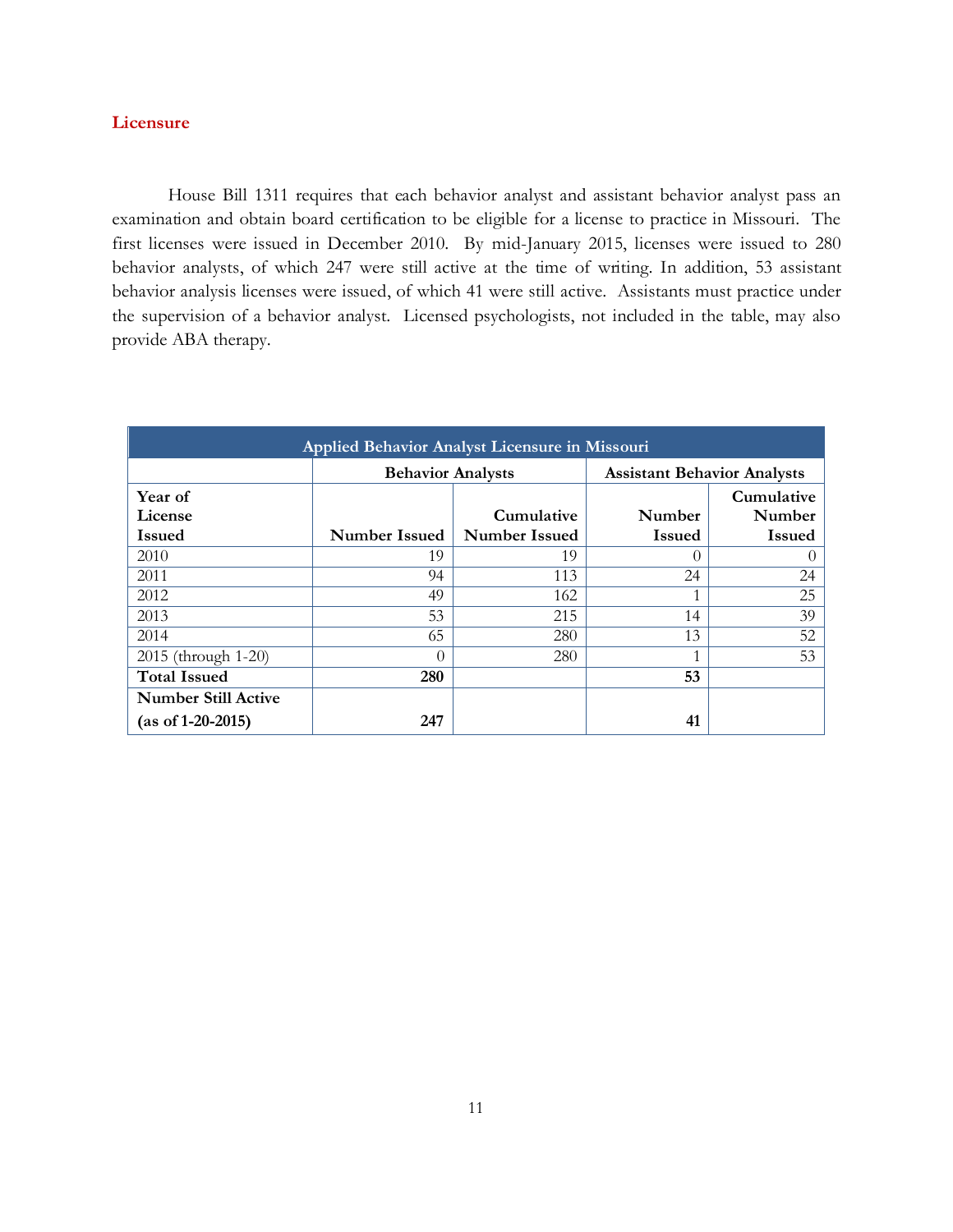Most counties, primarily in the rural areas of the state, lack a licensed behavior analyst. Of Missouri's 115 counties, 87 have no resident licensed behavior analyst or assistant behavior analysts.



# **Number of Active Behavior Analysis Licenses, Including Assistant Behavior Analysts As of January 23, 2015**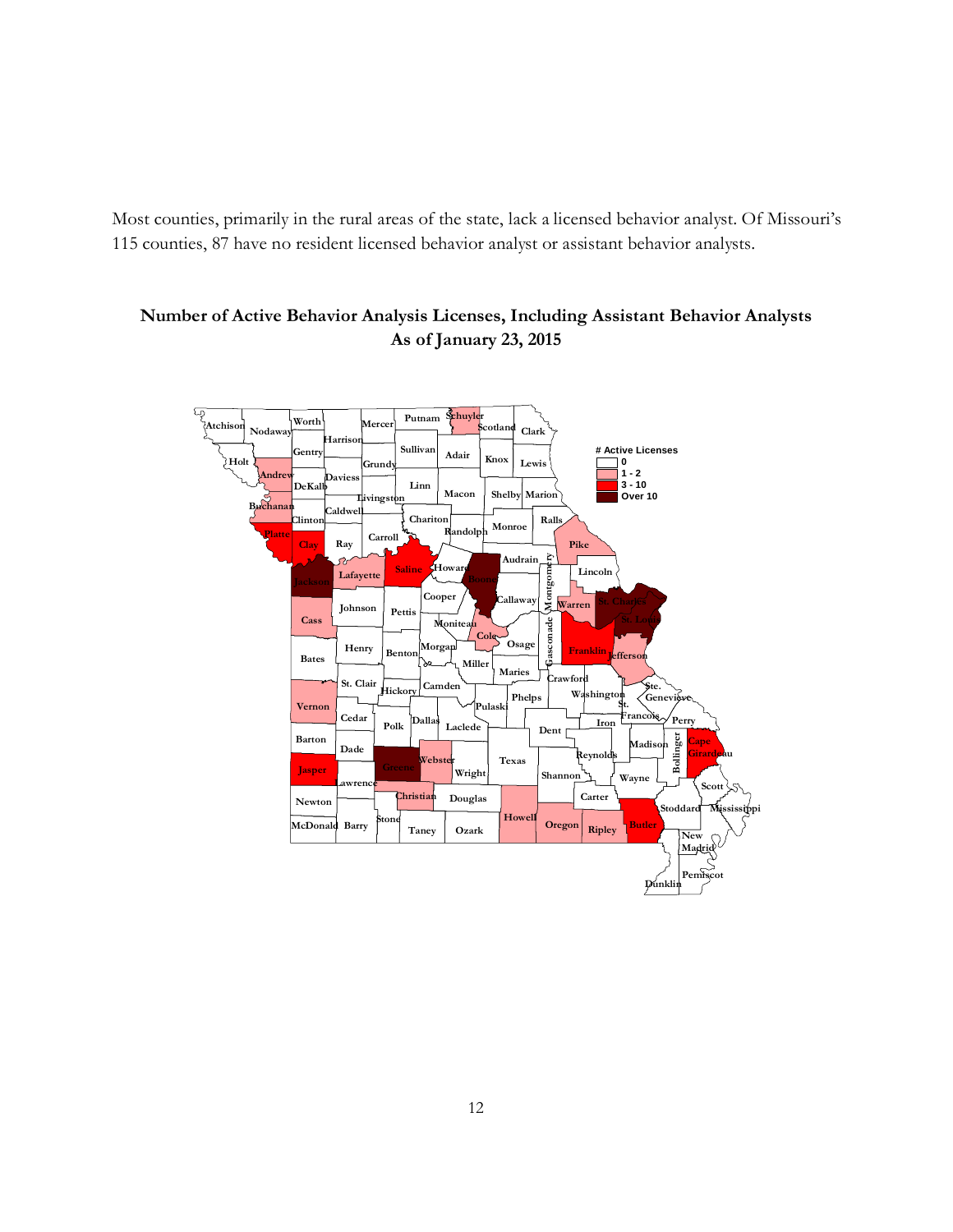## **Inquiries and Complaints**

The DIFP monitors the number of complaints and inquiries received that are related to the ASD coverage mandate. Since the mandate was enacted in 2010, DIFP staff responded to 349 contacts by consumers with questions about coverage for ASD treatment, or who had a complaint against an insurer. Of the total number of complaints and inquiries received since the enactment of the mandate, 76 involved licensed insurers over which the DIFP has jurisdiction. Most complaints were related to insurer handling of claims, including claim denials, delays and unsatisfactory settlement amounts. Complaints regarding ASD coverage resulted in over \$140,000 in additional payments to consumers.

| <b>Consumer Inquiries / Complaints Regarding Autism Mandate</b><br>$2010$ – Present |                                        |                   |  |  |  |  |  |
|-------------------------------------------------------------------------------------|----------------------------------------|-------------------|--|--|--|--|--|
| Reason                                                                              | No. of<br>Complaints<br>$\angle$ Calls | <b>Recoveries</b> |  |  |  |  |  |
| Complaints                                                                          |                                        |                   |  |  |  |  |  |
| Premium & Rating                                                                    | 1                                      |                   |  |  |  |  |  |
| Endorsement/Rider                                                                   | 1                                      |                   |  |  |  |  |  |
| Willing Provider                                                                    | 1                                      |                   |  |  |  |  |  |
| Unsatisfactory Settlement on Claim                                                  | 3                                      |                   |  |  |  |  |  |
| <b>Medical Necessity</b>                                                            | 1                                      |                   |  |  |  |  |  |
| Denial of Claim                                                                     | 35                                     | \$125,032         |  |  |  |  |  |
| Usual, Customary, Reasonable - Claim Issue                                          | 1                                      |                   |  |  |  |  |  |
| Out of Network Benefits                                                             | 1                                      | \$4,472           |  |  |  |  |  |
| Claim Delays                                                                        | 8                                      | \$12,416          |  |  |  |  |  |
| Internal Appeal                                                                     | 3                                      |                   |  |  |  |  |  |
| Rehabilitative / Habilitative Care                                                  |                                        |                   |  |  |  |  |  |
| Pediatric Care                                                                      | 3                                      |                   |  |  |  |  |  |
| Coverage Question                                                                   | 6                                      |                   |  |  |  |  |  |
| <b>Abusive Service</b>                                                              | 1                                      |                   |  |  |  |  |  |
| Other Issue                                                                         | 13                                     |                   |  |  |  |  |  |
| Subtotal                                                                            | 85                                     | \$141,920         |  |  |  |  |  |
| Other inquiries                                                                     | 264                                    |                   |  |  |  |  |  |
| Total                                                                               | 349                                    | \$141,920         |  |  |  |  |  |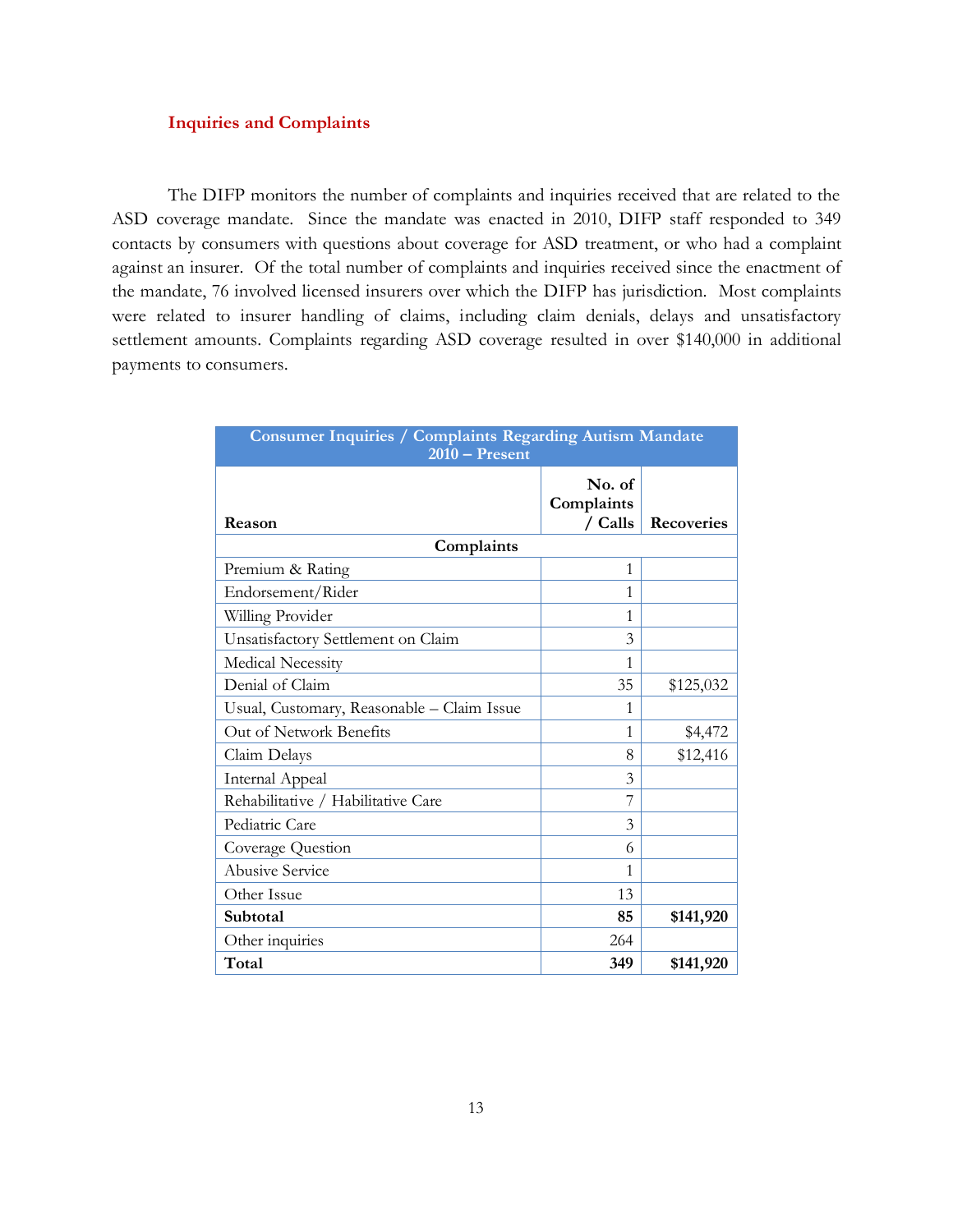The DIFP investigates complaints to evaluate an insurance company's compliance with Missouri law and answers consumer questions through formal inquiries. However, the DIFP is unable to determine what medical care is necessary or appropriate.

For disputes over medical necessity or the level of care, Missouri law provides access to an external review process. External review is an additional level of review by an independent medical expert to resolve disputes relating to questions of medical necessity or disputes over the level of care or quantity of therapy visits. As of the date of this report, one case regarding a dispute over the level of medically necessary ABA therapy referred for external review. In this case, the independent medical reviewer found the level of care requested was medically necessary. As a result of that review, the insurance company was ordered to provide the therapy at the requested amount and frequency.

More information about the consumer complaint and external review processes can be found at: [http://insurance.mo.gov/consumers/complaints/index.php.](http://insurance.mo.gov/consumers/complaints/index.php)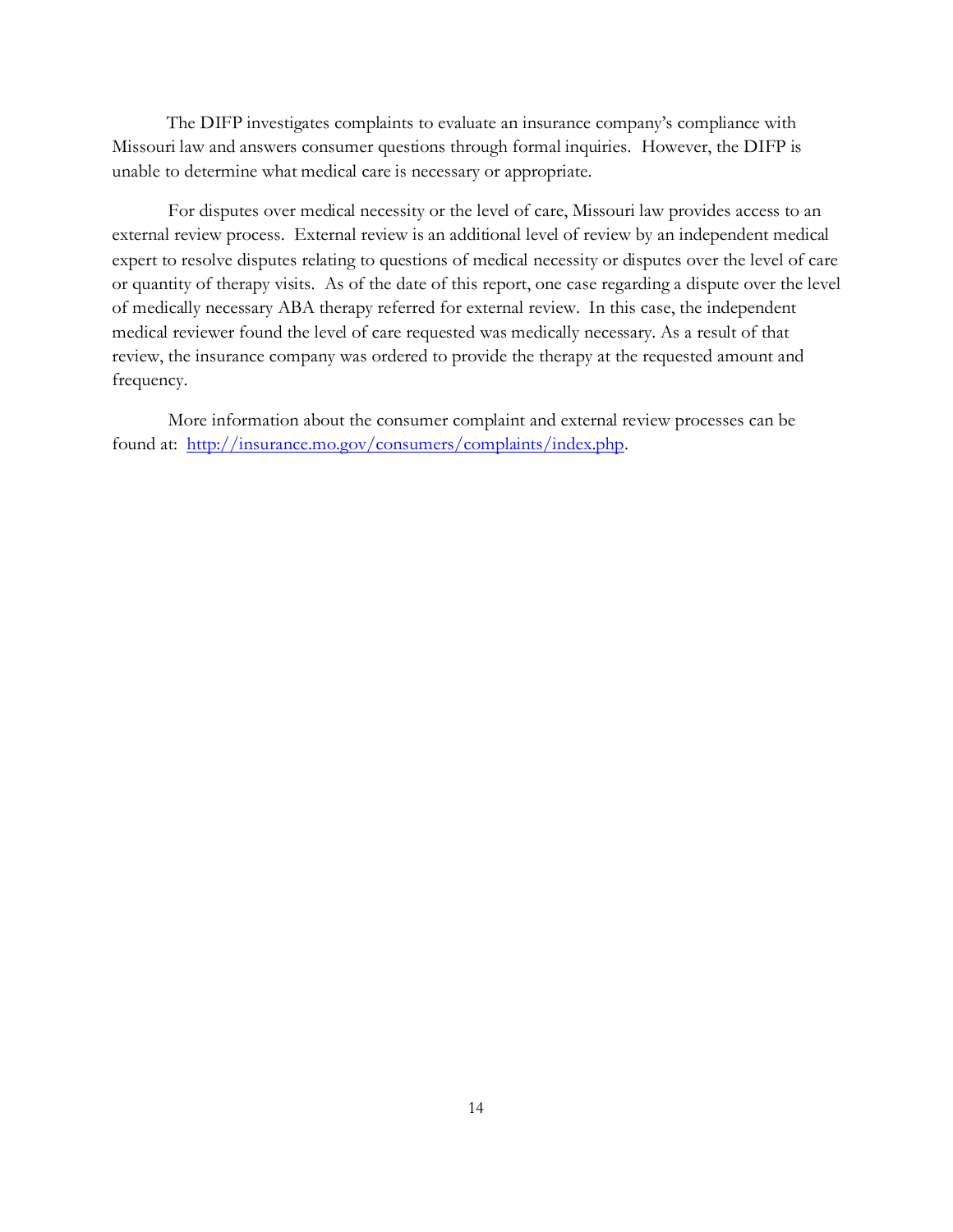### **The Health Insurance Market in Missouri**

The health insurance marketplace in Missouri is among the most concentrated and least competitive lines of insurance in the state. In spite of this fact, health insurance rates are the least regulated. While products ranging from automobile insurance to pet insurance are subject to rate filing requirements or regulatory review, health insurance rates are not subject to regulatory oversight and are not required to be filed. In fact, Missouri is the only state in which health insurance rates are not reviewed by the insurance regulator prior to use.

Three common measures of market competitiveness are displayed in the following table. The HHI, or *Herfindahl-Hirschman Index,* is widely employed by economists to measure overall market concentration. The HHI is calculated as the sum of the squared market share of all market participants. Its value can range from 10,000 in a pure monopoly to 0 in a highly fragmented and competitive market. One common interpretation of the HHI is provided by the Antitrust Division of the United States Department of Justice:

- A. Below 1,000: Unconcentrated or competitive
- B. 1,000 to 1,800: Moderately concentrated
- C. Over 1,800: Highly concentrated

For Missouri, the largest property and casualty insurance lines all have HHIs below or very near the competitive threshold of 1,000. However, all segments of the comprehensive health insurance marketplace significantly exceed the HHI floor for a highly concentrated (and therefore presumptively non-competitive) market. In addition, not all insurers are active in all regions of the state, such that some regions are even less competitive than is suggested by the statewide HHI values.

The market shares of the largest insurers indicate that health insurance is dominated by just a few carriers. The largest four insurer groups have a combined market share of between 85 and 95 percent. The largest eight writers control nearly 100 percent of all health insurance market segments.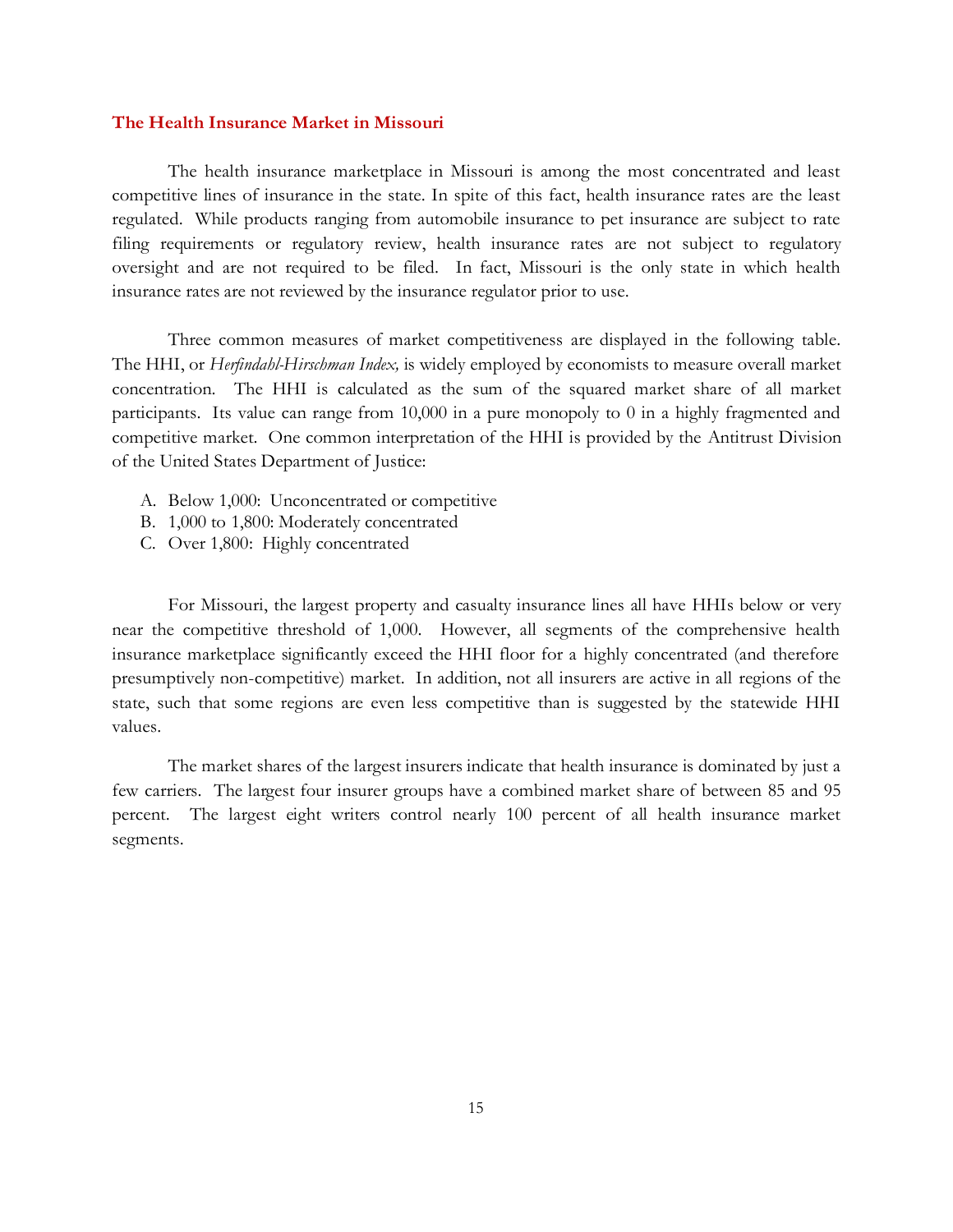| <b>Market Concentration Indices, 2013</b> |               |       |                  |              |  |  |  |
|-------------------------------------------|---------------|-------|------------------|--------------|--|--|--|
|                                           | Insurer       |       |                  |              |  |  |  |
|                                           | Groups w      |       | Top <sub>4</sub> | Top 8        |  |  |  |
|                                           | $>$ \$100 $k$ |       | Market           | Market       |  |  |  |
| <b>Line of Business</b>                   | Premium       | HHI   | <b>Share</b>     | <b>Share</b> |  |  |  |
| <b>Health Insurance</b>                   |               |       |                  |              |  |  |  |
| Individual (including Association)        | 18            | 2,226 | 85.1             | 97.2         |  |  |  |
| Small Group                               | 15            | 2,719 | 91.4             | 99.2         |  |  |  |
| Large Group                               | 13            | 2,516 | 94.7             | 99.8         |  |  |  |
| <b>P&amp;C</b> Lines                      |               |       |                  |              |  |  |  |
| Private Auto                              | 76            | 1,033 | 51.6             | 74.4         |  |  |  |
| Homeowners                                | 52            | 1,145 | 56.5             | 74.9         |  |  |  |
| Commercial Auto                           | 93            | 349   | 27.2             | 45.1         |  |  |  |
| Work Comp                                 | 88            | 778   | 47.1             | 60.3         |  |  |  |
| Commercial Multi-Peril                    | 81            | 424   | 29.9             | 48.7         |  |  |  |

*Source: Calculated from companies' Financial Annual Statement for 2013.*

The comprehensive health insurance market continues to return robust profits, as is indicated in the tables below. For insurers with more than \$100,000 of health insurance premium in MO, the line of insurance earned a net gain of \$1.7 billion on Missouri business over the four year period of 2010-2013. The same insurers had a net gain of \$19.8 billion from all of the states in which they are active.

| Net Gain on Health Insurance for                                    |                 |                 |                  |                  |  |  |  |
|---------------------------------------------------------------------|-----------------|-----------------|------------------|------------------|--|--|--|
| Insurers with Greater Than \$100,000 Health Insurance Premium in MO |                 |                 |                  |                  |  |  |  |
| Missouri                                                            |                 |                 | <b>US Total</b>  |                  |  |  |  |
|                                                                     | Premium,        |                 | Premium,         |                  |  |  |  |
|                                                                     | Comprehensive   |                 | Comprehensive    |                  |  |  |  |
| Year                                                                | Health Ins.     | Net Gain        | Health Ins.      | Net Gain         |  |  |  |
| 2010                                                                | \$5,165,788,548 | \$439,795,394   | \$47,411,007,597 | \$5,200,557,519  |  |  |  |
| 2011                                                                | \$5,170,557,530 | \$451,739,098   | \$47,906,477,104 | \$5,323,373,073  |  |  |  |
| 2012                                                                | \$5,095,901,556 | \$443,732,912   | \$46,712,967,151 | \$4,837,290,150  |  |  |  |
| 2013                                                                | \$4,972,635,290 | \$405,359,041   | \$44,391,027,929 | \$4,423,701,864  |  |  |  |
| 2010-2013                                                           |                 | \$1,740,626,445 |                  | \$19,784,922,606 |  |  |  |

*Source: Financial Annual Statement, Supplemental Health Care Exhibit 2010-2013.*

Strong net gains in health insurance, as well as other lines of insurance, made possible significant disbursements of dividends. Companies with over \$100,000 in comprehensive health coverage in Missouri paid out \$31.3 billion in total dividends over this period.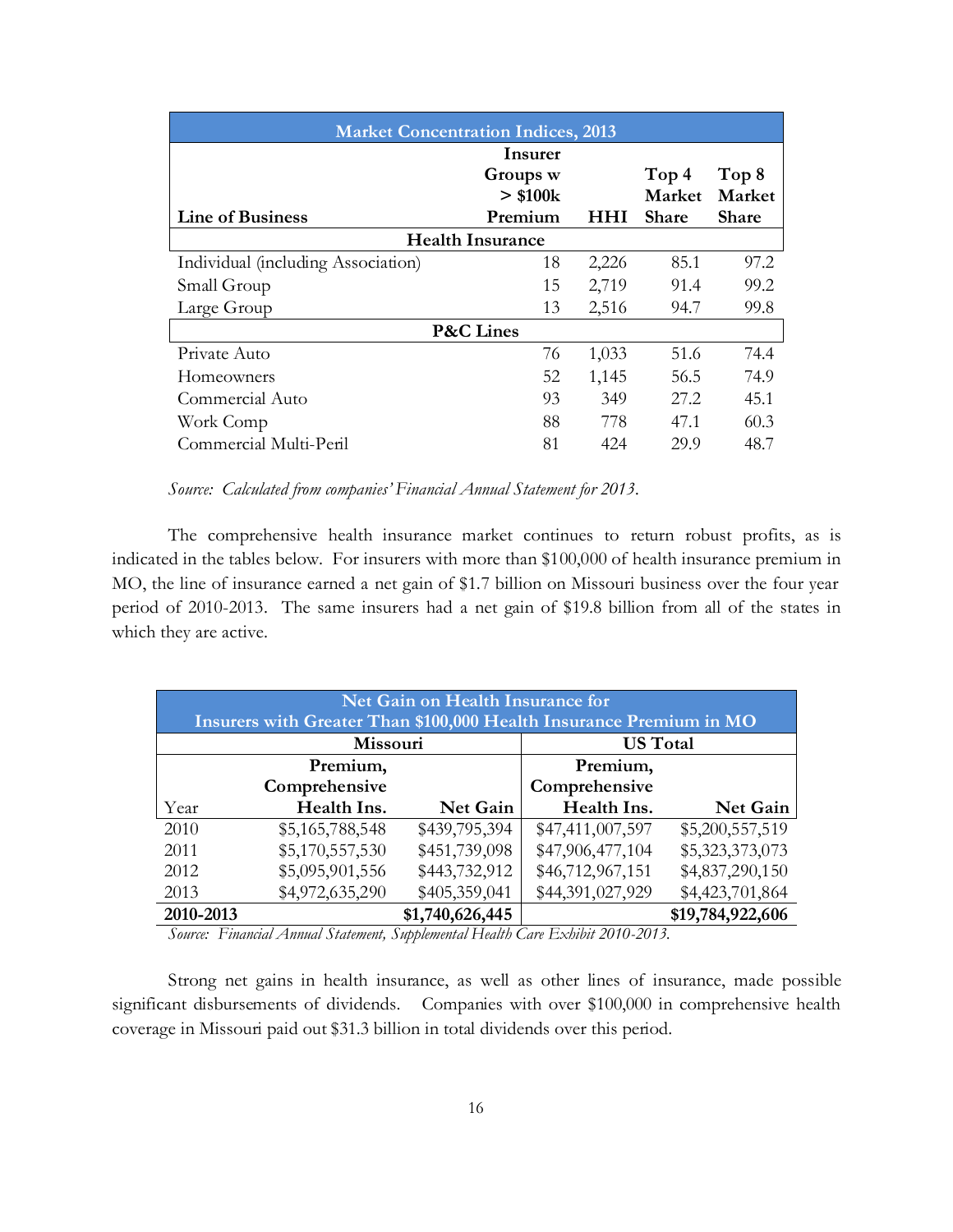| <b>Dividends, Insurers with Great</b> |                        |  |  |  |  |  |
|---------------------------------------|------------------------|--|--|--|--|--|
| Than \$100,000 MO Health              |                        |  |  |  |  |  |
| <b>Insurance Premium</b>              |                        |  |  |  |  |  |
| Year                                  | <b>Total Dividends</b> |  |  |  |  |  |
| 2009                                  | \$4,123,142,998        |  |  |  |  |  |
| 2010                                  | \$7,942,110,896        |  |  |  |  |  |
| 2011                                  | \$7,674,327,611        |  |  |  |  |  |
| 2012                                  | \$6,053,219,751        |  |  |  |  |  |
| 2013                                  | \$5,551,747,420        |  |  |  |  |  |
| Total                                 | \$31,344,548,676       |  |  |  |  |  |

 *Source: Financial Annual Statements*

# **Medical Loss Ratio Rebates**

The Affordable Care Act (ACA) requires insurers to pay out between 80 and 85 percent of premium to cover medical care. Insurers that fail to achieve these minimum loss ratios must return the excess premium to policyholders in the form of rebates. Missouri has benefited more than most states from these provisions of the ACA.

Between 2012 and 2014, Missouri policyholders were refunded nearly \$95 million in the form of rebates. Expressed as dollars refunded divided by the number of insureds, Missouri rebates exceed all other states in 2012 and 2014 for the small employer market. Over all markets, Missouri ranked between second in 2012 and eleventh in 2013 and 2014.

| <b>Medical Loss Ratio Rebates in Missouri</b> |              |                            |         |        |         |                               |                                 |       |       |        |
|-----------------------------------------------|--------------|----------------------------|---------|--------|---------|-------------------------------|---------------------------------|-------|-------|--------|
|                                               |              |                            |         |        |         |                               | <b>State Rank of Rebate per</b> |       |       |        |
|                                               |              |                            |         |        |         |                               | Enrollee                        |       |       |        |
|                                               |              |                            |         |        |         | (\$ Rebate $/$ # of Insureds) |                                 |       |       |        |
|                                               |              | <b>Rebate Per Enrollee</b> |         |        |         |                               | (High to Low)                   |       |       |        |
|                                               |              |                            |         |        |         |                               |                                 |       |       | Rank   |
|                                               |              |                            |         |        |         |                               |                                 |       |       | by     |
|                                               |              |                            |         |        |         |                               |                                 |       |       | Total  |
|                                               |              |                            |         |        | All     |                               |                                 |       | All   | Rebate |
|                                               | Total        |                            | Small   | Large  | Comp.   |                               | Small                           | Large | Comp. | Dollar |
| Year                                          | Rebate       | Ind.                       | Group   | Group  | Plans   | Ind.                          | Group                           | Group | Plans | Amount |
| 2012                                          | \$60,664,564 | \$64.35                    | \$11.15 | \$7.72 | \$44.45 |                               |                                 | 19    | 2     | 6      |
| 2013                                          | \$19,186,415 | \$11.73                    | \$33.67 | \$6.81 | \$14.41 | 18                            | 4                               |       | 11    | 7      |
| 2014                                          | \$14,609,316 | \$14.47                    | \$34.00 | \$0.34 | \$11.53 | 19                            |                                 | 33    | 11    | 4      |

Source: US Department of Health & Human Services.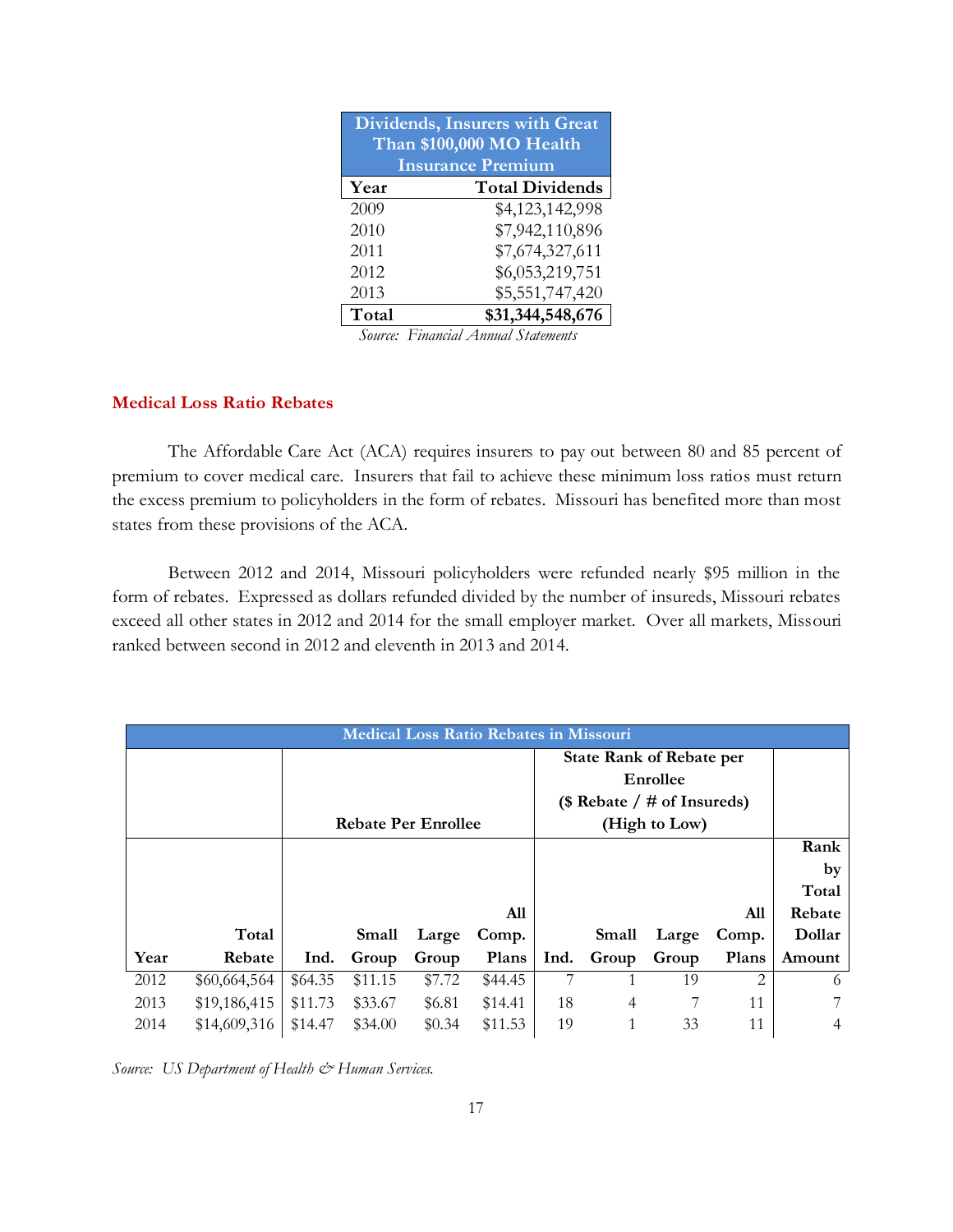# **Conclusion**

The costs associated with the coverage mandate for the treatment of ASDs and ABA therapy has to date been minimal, even as the mandate has led to dramatically expanded coverage and the delivery of medically beneficial services. Applied behavior analysis therapies have been shown to dramatically reduce long-term costs for a significant proportion of individuals diagnosed with an ASD, and to significantly improve their quality of life. The law has achieved its purposes in an unqualified way for every measureable metric.

The DIFP will continue to monitor the marketplace, and provide assistance to consumers with questions or concerns regarding the ASD coverage mandate. More information, and resources to assist insurance consumers, can be found on the department's website at [http://insurance.mo.gov/consumers/autismFAQ/.](http://insurance.mo.gov/consumers/autismFAQ/)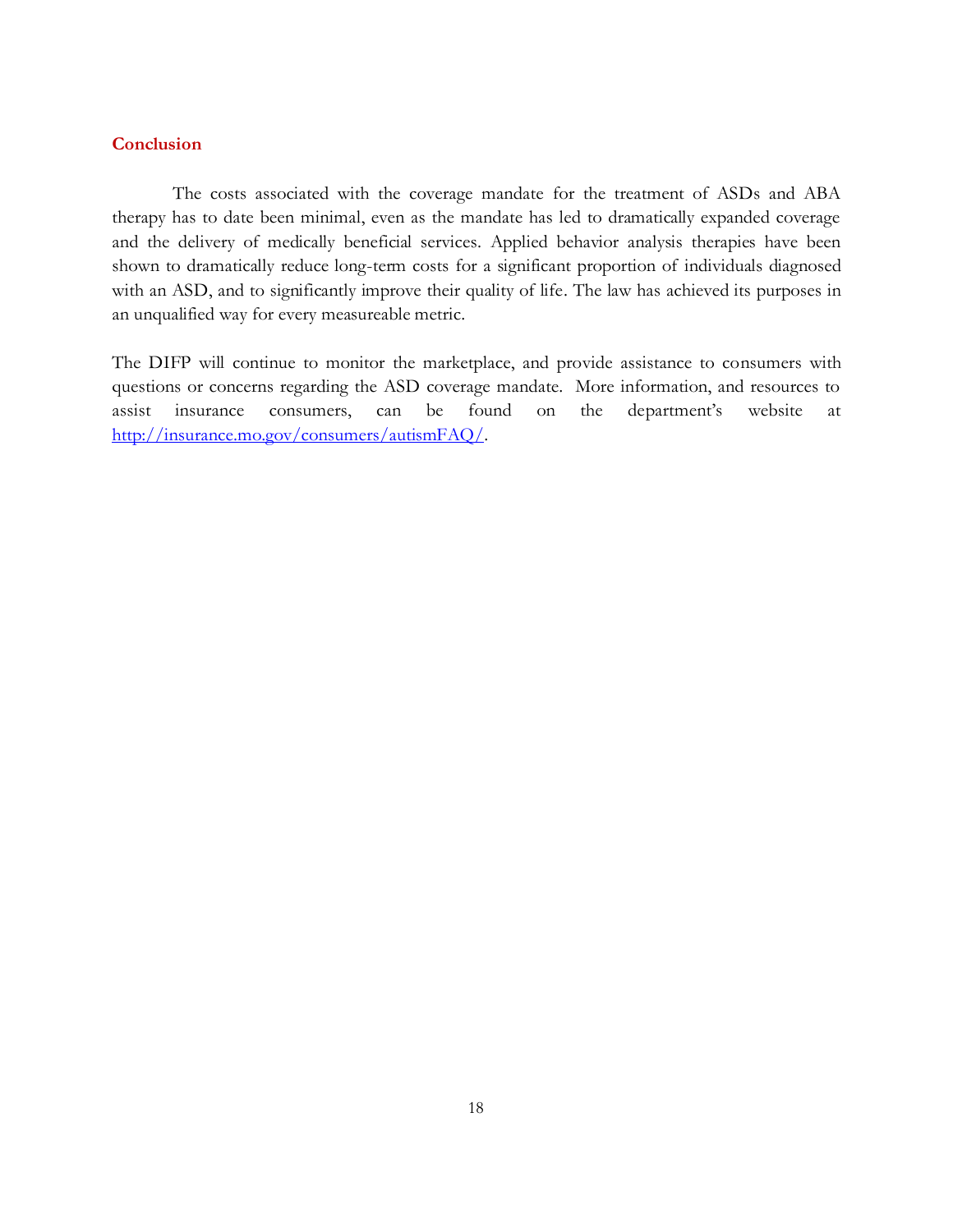#### **Appendix – Autism Resources**

The following links are to resources that may be useful to families, medical providers, or anyone else wishing to learn more about autism.

**Autism Speaks** works to raise awareness of autism, and their internet page provides a wealth of information about the condition, available services, current research, news, and much more. Their page can be found at <http://www.autismspeaks.org/> They maintain a page for Missouri-specific events at [http://communities.autismspeaks.org/site/c.ihLPK1PDLoF/b.7512615/k.C037/Missouri\\_Resources.htm](http://communities.autismspeaks.org/site/c.ihLPK1PDLoF/b.7512615/k.C037/Missouri_Resources.htm)

The **Centers for Disease Control (CDC),** the nation's health protection agency, maintains a page devoted to autism at [http://www.cdc.gov/ncbddd/autism/index.html.](http://www.cdc.gov/ncbddd/autism/index.html) The CDC also maintains a helpful list of links to other websites to assist families touched by autism at [http://www.cdc.gov/ncbddd/autism/links.html.](http://www.cdc.gov/ncbddd/autism/links.html)

The **Missouri Autism Coalition** is an alliance of groups and individuals throughout the state that seeks to advance awareness of autism. They can be found at [http://www.missouriautismcoalition.com/about\\_us](http://www.missouriautismcoalition.com/about_us)

**Missouri Families for Effective autism Treatment (MO-FEAT)** describes its mission as providing "advocacy, education and support for families of the autism community, and to support early diagnosis and effective treatment." It is headquartered in St. Louis, and they maintain a web-page at <http://www.mo-feat.org/>MO-FEAT publishes an excellent guide to autism centers and additional medical providers at [http://www.mo-feat.org/Files/2012%20Directory.pdf.](http://www.mo-feat.org/Files/2012%20Directory.pdf) 

Missouri funds four autism centers to promote advancements in research and treatment. The **Thompson Center For Autism & Neurodevelopmental Disorders** is affiliated with the University of Missouri and located in Columbia, [http://thompsoncenter.missouri.edu/.](http://thompsoncenter.missouri.edu/) The **Knights of Columbus Developmental Center** is hosted by Cardinal Glennon Hospital in St. Louis, <http://www.cardinalglennon.com/MedicalSpecialties/Developmental%20Pediatrics/Pages/default.aspx> . The **Children's Mercy Hospital & Clinics Developmental & Behavioral Sciences** is located in Kansas City, [http://www.childrensmercy.org/Autism/.](http://www.childrensmercy.org/Autism/) The fourth center is affiliated with **Southeast Missouri State University** in Cape Girardeau,<http://www.semo.edu/autismcenter/>

Valuable services are available through the **Missouri Department of Mental Health's** Division of Developmental Disabilities, which serves a diverse population, including those with cerebral palsy, head injuries, certain learning disabilities, as well as autism. To be eligible for services, individuals must be "substantially limited in their ability to function independently." See their page at  $\frac{http://dmh.mo.gov/dd/}{http://dmh.mo.gov/dd/}{$  $\frac{http://dmh.mo.gov/dd/}{http://dmh.mo.gov/dd/}{$  $\frac{http://dmh.mo.gov/dd/}{http://dmh.mo.gov/dd/}{$ 

The **National Autism Center** describes its mission as "…providing reliable information, promoting best practices, and offering comprehensive resources for families, practitioners, and communities." See <http://www.nationalautismcenter.org/about/>